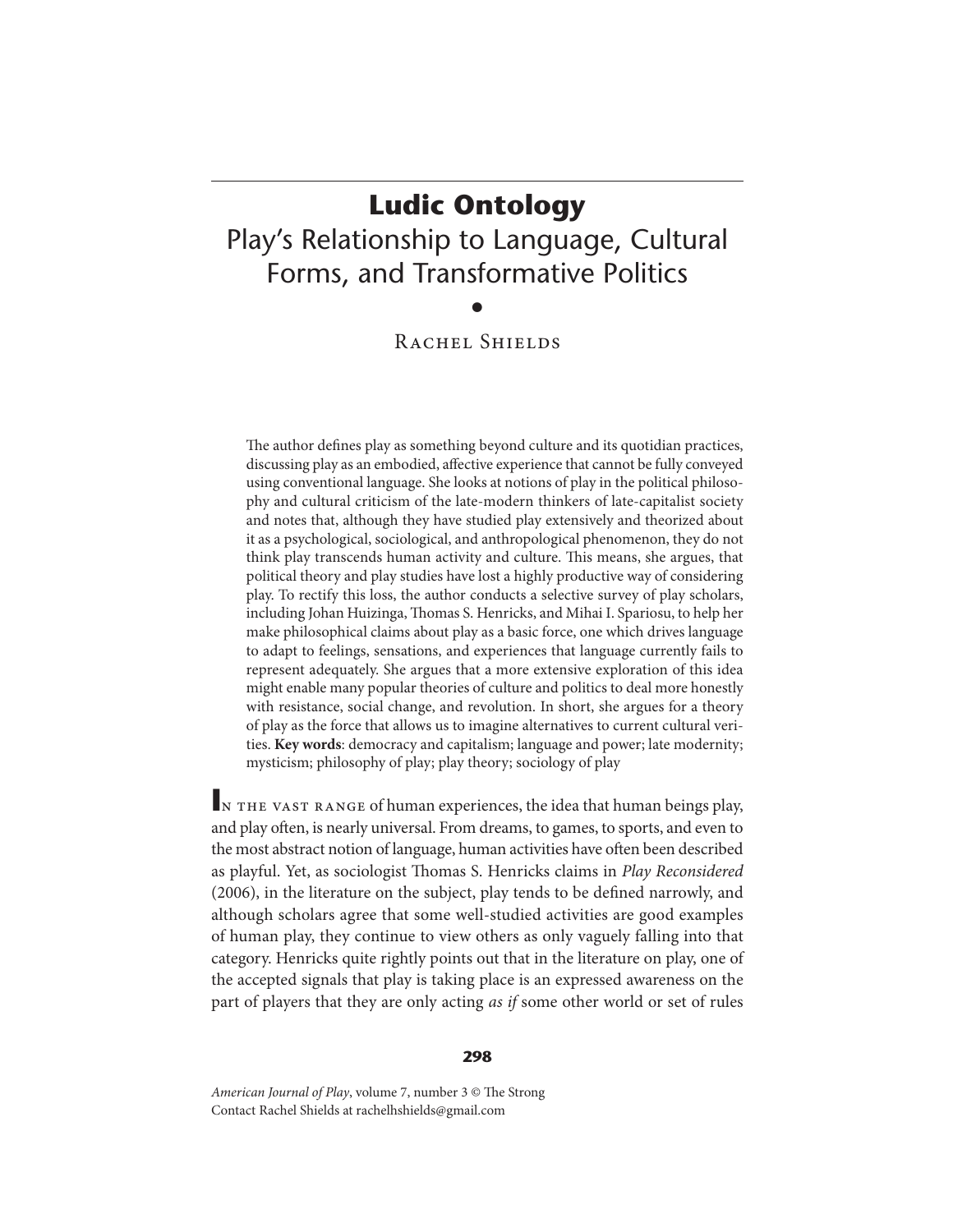exist, and this criterion certainly seems to hold true when we look at some of the more common forms of play—from professional sports to the pretend play of little children. This basic understanding of play has opened it up to being studied empirically, and at least recently, the attention paid to play as an object of scholarly inquiry has frequently focused on the description and the function of play behaviors in adults, children, and animals (see, for example, the work of Chalmers 1984; Gray 2011; LaFreniere 2011; Lancy and Grove 2011).

Here, I attempt to provide a counterpoint to some of these more descriptive, functional, and historical accounts of play by moving toward a more philosophical characterization of play as a phenomenon that, in the vein of Johan Huizinga, Mihai Spariosu, and Friedrich Nietzsche, is transcendental of its expression in individual behavior. Such a view seeks to apprehend a notion of play as existing at least partially outside the human experience of it, and instead understands it as a fundamental force that drives not only the emergence of human culture and history but also of the natural and physical world in which human beings find themselves making the various forms of play that scholars study. The task of theorizing the connection between these two levels of play—its phenomenological manifestation in human activities and experiences as well as its noumenal character as something outside these experiences—centers on locating the interface of the two and theorizing the effects of play's translation from the cosmic interplay of inhuman forces so eloquently described by Nietzsche to the crystallization of play into concrete cultural forms or moments of pleasure found while indulging in playful urges. Taking seriously, then, Huizinga's thesis in Homo Ludens (1955) that play is a cultural constant and the source of much (if not all) cultural and historical change and interchange, it is my goal to begin to theorize the site where individual human beings engage play in both physical and intellectual forms, and this site is the human body.

Furthermore, I theorize the connection between the embodied and affective nature of play and the shifts in cultural and historical forms and arrangements of power, ideas, and material resources by suggesting that, at its heart, the experience of play is an internal state that cannot be perfectly captured in language. For here, on the boundary of the representable, human play provides the mechanism for cultural, political, and ideological change. Taking up some of the contemporary literature in the fields of cultural studies and literary theory, which has extensively theorized the relationship between language and power, I then focus on the current relationship between what some cultural theorists term "late modernity" and the particular restrictions and opportunities for play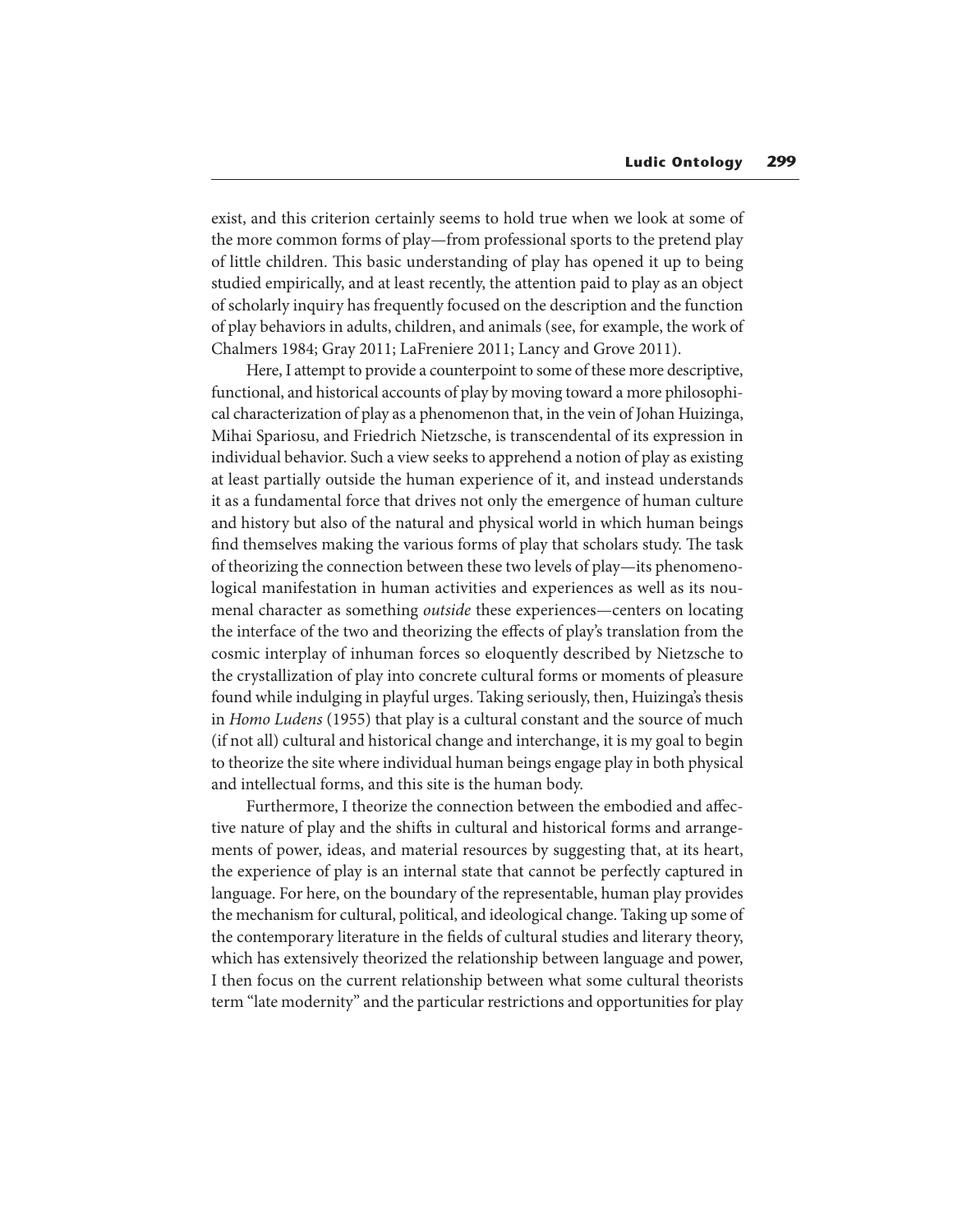that occur in societies governed by the twin logics of liberal democracy and capitalism. Given Spariosu's treatment of Nietzsche's idea of the Will to Power as analogous of the transcendental force of play (more on this below), I contend that play—as an affective experience—occurs where this metaphysical play force expresses the potential for political and cultural transformation. Although play is conventionally seen as, and studied for, the many forms it takes, as the expression of a broader metaphysical force, it seeks always to transcend these forms and thus necessarily reaches into unknown and unimagined realms. For lack of a better term, I call such a moment, or affective state, the feeling of Otherwise, or the uneasy state of embodied mind as it treads into new territory without the support of—or frame that is provided by—language. Such states alternate between unleashing a complex, multifaceted flow of ideas, memories, and sensations and arresting this flow into forms that can be clearly thought and communicated. This process of flow followed by cessation, I suggest, may be the mechanism by which cultural forms, intertwined as they are with language, ideology, and power, are frozen into place, appearing momentarily as brittle and jagged, and allowing us to feel the ways in which our political and cultural horizons are limited.

## **Play as Mystic Experience**

In Theses on History (1968), philosopher and literary critic Walter Benjamin describes the nature of important moments in time, moments that he terms *mes*sianic. These are moments in which the swirling, ever-changing realm of ideas is solidified momentarily into enduring, representable forms that enable us to hold them up for close examination. Because these forms stand in opposition to the flow of ideas surrounding them, however, they are susceptible to being "blasted" through in the trajectory toward the future. Benjamin's important insight is not only that the form itself may not always be capable of standing up to scrutiny once it is removed from the nonformal realm in which it emerged, but that history itself is at stake in the appearance of formal connections between objects, individuals, and events. Messianic time, then, is revelatory time, time in which history itself may blast out of one era and into another, forging a revolutionary break with the past and setting on a new, forward-facing course into an unknown future.

Though Benjamin's poetic prose has been the subject of competing interpretations, the idea that history occurs according to some principle, some mech-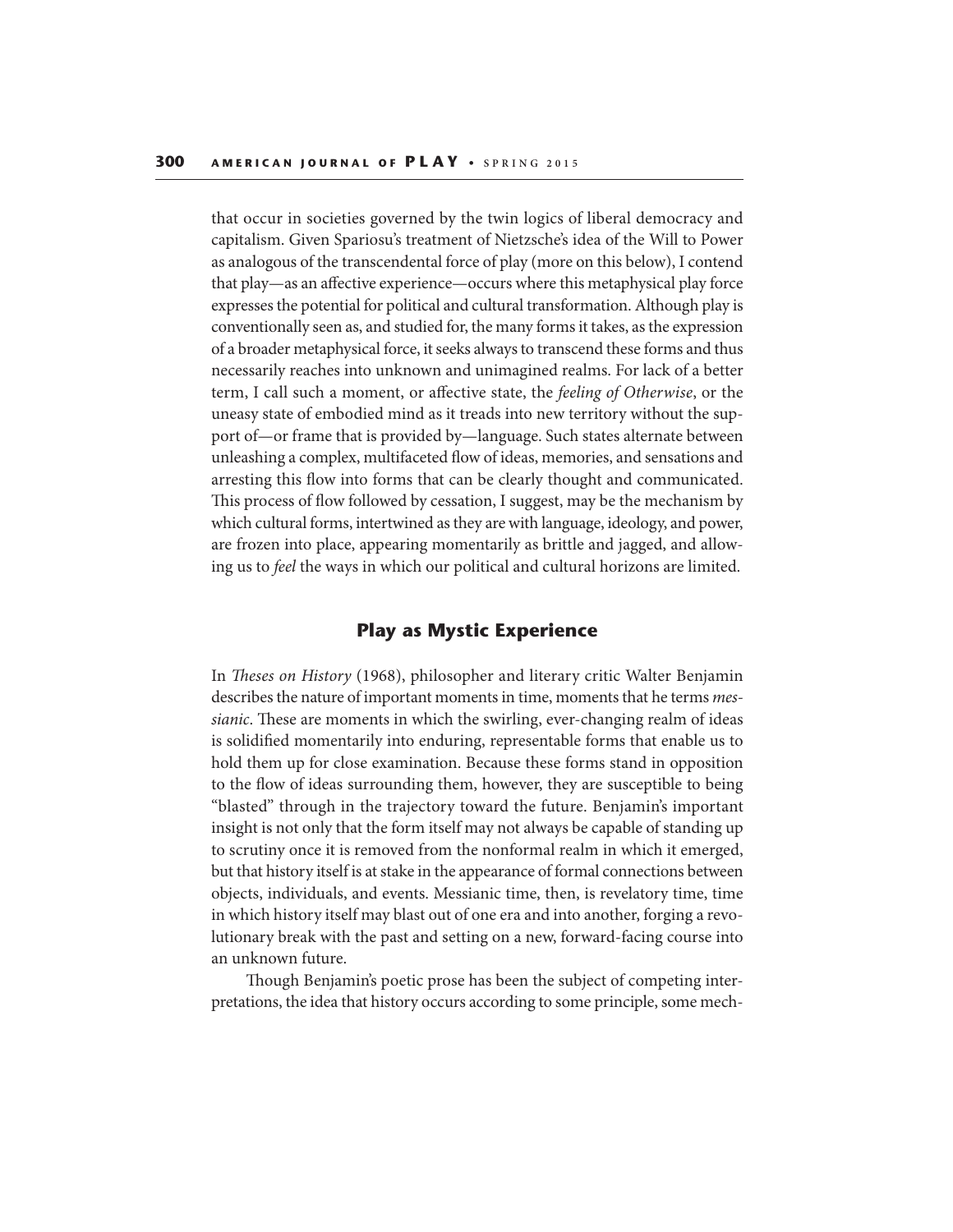anism, or at the whim of some unknown force, is pervasive throughout the realms of cultural theory, history, and philosophy. The idea of messianic time specifically, however, rings with a kind of mysticism that has not always been popular among scholars who seek the observable and the reportable as the only grounds for true knowledge. Insofar as culture changes over time, thus providing the very ground for the occurrence of history, there are historians of all sorts who seek to explain these changes in terms of concrete episodes of cause and effect. In contrast to these more traditional approaches to the study of history, cultural historian and literary theorist Mihai Spariosu, in The Wreath of Wild Olive (1997), takes seriously the mystic experience as something that occurs outside the realm of the representable and that constitutes a particular kind of play. In his discussion of the possibility of an utterly nonviolent world, for example, Spariosu accepts the notion that such worlds exist in the minds of mystics insofar as they purport to have experienced them. These mystic worlds, however, fail to be captured or described in any kind of meaningful language. This limit to the ability of language to communicate ideas and experiences beyond the realm of the quotidian is, in Spariosu's view, indicative of the limits of a world organized by the relations of power manifested in language. The names we have to describe the world we inhabit, the ways in which we can string words together in meaningful ways, and the kinds of justifications and reasons that must be given for a certain string of words to be labeled as true, are all delimited by language's close relationship to power. Other worlds, then, become proscribed in the normal course of events, forbidden to us by this inability to attach them to words and communicate them to others.

Spariosu, like Benjamin, understands that powerful forces circumscribe the cultural world we inhabit and that to move beyond this world and into others requires an immense counterforce that "blasts" through linguistic and experiential limits. But Spariosu eloquently adds to the theorization of history as the effect of power exercised through language the notion that this counterforce, an analogue to the "messiah" of which Benjamin spoke, has existed since the earliest forms of human culture emerged: he calls it play. And although Spariosu himself does not offer a universal definition of play and chooses, instead, to focus on the history of competing play concepts as themselves involved in a contest for power, I would like to advance his discussion of play as the mystic experience of imagining new worlds and suggest that this kind of play is the force that bends the limits of experience and opens up new realms for language to inhabit.

And so, at the expense of accounting for the manifold ways in which play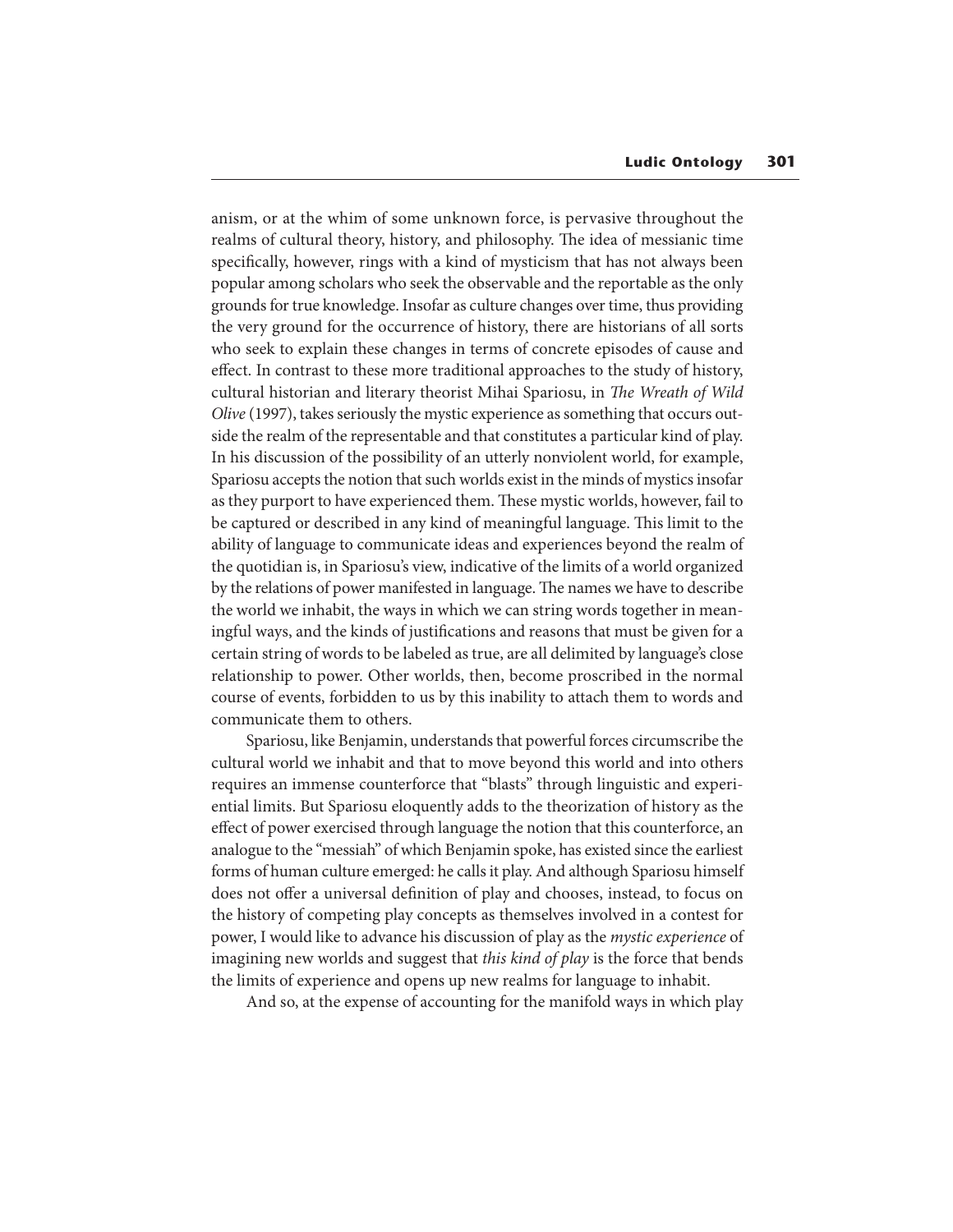is defined and taken up by contemporary scholars of play (including child's play, sports, and other rule-bound, social play behaviors, all of which receive important attention from scholars in fields such as pedagogy, psychology, and sociology), I seek here to distinguish a concept of play as a primordial force, one that is most appropriately understood as an object of philosophical inquiry. It is easy to see how a view of play as a metaphysical force, perhaps most simply articulated as the force that resists formalization, can be extended into realms as seemingly diverse as quantum physics, religious history, and political theory (for a compelling and extended discussion of the notion of, for example, the uniquely human life force, see Simmel 1971a, 1971b, 1971c). This kind of force, which elsewhere has been suggested as inherently playful, has been partially articulated in the sweeping cultural history of Johan Huizinga's Home Ludens (1955) as a kind of agôn, or a fundamental tendency of the universe to unfold according to chance and competition; the way molecules collide and react with one another in a finite space mirrors, in this view, the random dimension of the collision of ideas in the cultural sphere. The outcome of such collisions can be viewed as a kind of domination, an exercise in dumb power, or power simply for power's sake.

But before Huizinga's seminal work on the cultural significance of play helped install play as a clear and important object of scholarly study, Friedrich Nietzsche used the idea to elaborate his astonishingly wide-ranging philosophy of Being, in which being is the ongoing process of colliding forces, each seeking to dominate the other. Spariosu's treatment of play in both Dionysus Reborn (1989) and The Wreath of Wild Olive (1997) stems largely from an extension of Nietzsche's theorization of this Will to Power, the primordial force that drives not only the history of human beings on Earth but all the events of the natural universe. Rather than delve into a purely metaphysical account of the noumenal—that is, the experientially inaccessible—character of play as a cosmological argument, however, Spariosu and, to some extent, Huizinga, attempt to focus their analytical lenses on instances in human history where the noumenal force of agôn is translated into the phenomenological force of play. This acknowledgment that a connection exists between the (meta)physical world and the inner world of the individual—which, as Huizinga insisted, is a necessary aspect of playful human behavior—opens up an avenue for the human body itself to be understood as the mediator of agonistic forces and their phenomenal experience in the mind or imagination of the human individual.

Huizinga's Homo Ludens (1955) attempts to get at the root of some of these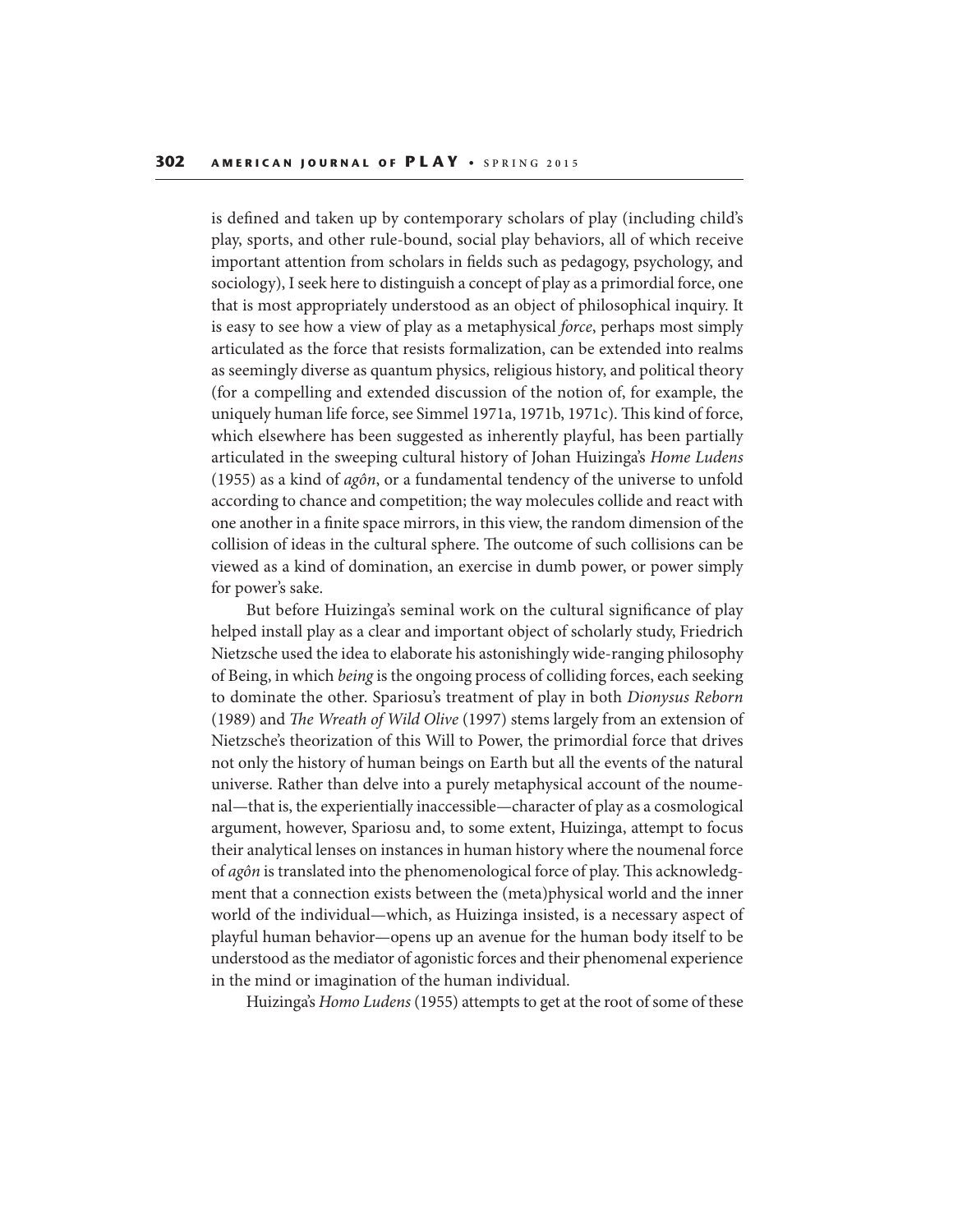issues by developing a concept of play as essential to both culture and humanness. In drawing this relationship between play and culture, the work characterizes play as essentially voluntary (which requires a state of freedom); it is never required to achieve moral or practical ends, it exists outside the "ordinary" or the "real," and it is always, in the moment of its occurrence, crystallized in the mind of the player (which requires language insofar as consciousness and memory hinge on the description and storage of events in linguistic form [Spirkin 1984]). "Once played," Huizinga wrote, "it endures as a new-found creation of the mind, a treasure to be maintained by the memory" (1955, 9–10). Play thus has, in his view, both a temporal and a linguistic dimension; it occurs and is repeated, and it is demarcated, whether "materially or ideally" by the ways in which it becomes attached to words and gets stored in the repository of conscious experiences. The ways in which these dimensions are delimited, either case by case or generally, has to do with the signicance of play to the formation and perpetuation of all culture.

However, Huizinga does not follow this chain of thinking through to the conclusion that play constitutes a kind of first order causal category—the kind of cosmological argument alluded to above. Instead, he states the importance of play to culture in terms of adornment: "As a regularly occurring relaxation . . . [play] becomes the accompaniment, the complement, in fact an integral part of life in general. It adorns life, amplifies it and is to that extent a necessity both for the individual—as a life function—and for society by reason of the meaning it contains, its significance, its expressive value, its spiritual and social associations, in short, as a culture function. The expression of it satisfies all kinds of communal ideals" (1955, 9). This view of play as a specifically cultural phenomenon cannot go so far as to incorporate a theory of play as pure Will, because that would require the admission that to *play* refers, in the first instance, to some event or force that exists before, or outside of, human (or animal) experience. A certain paradox becomes apparent if we are firm in the attachment of play to culture: If play is experienced on an individual level but serves communal interests, to what degree can we claim that play is or is not a *product* of the culture that arises from communal interactions? If it is a product of culture, it cannot have ontological significance of the type ascribed it by Huizinga. If it is not a product of culture, it cannot logically be said to serve the interests of a culture that postdates it.

One way to get around this problem is to describe play as an emergent phenomenon that arises out of the congregation of individual humans into complex social groups. Such a view seems to require that a general distinction be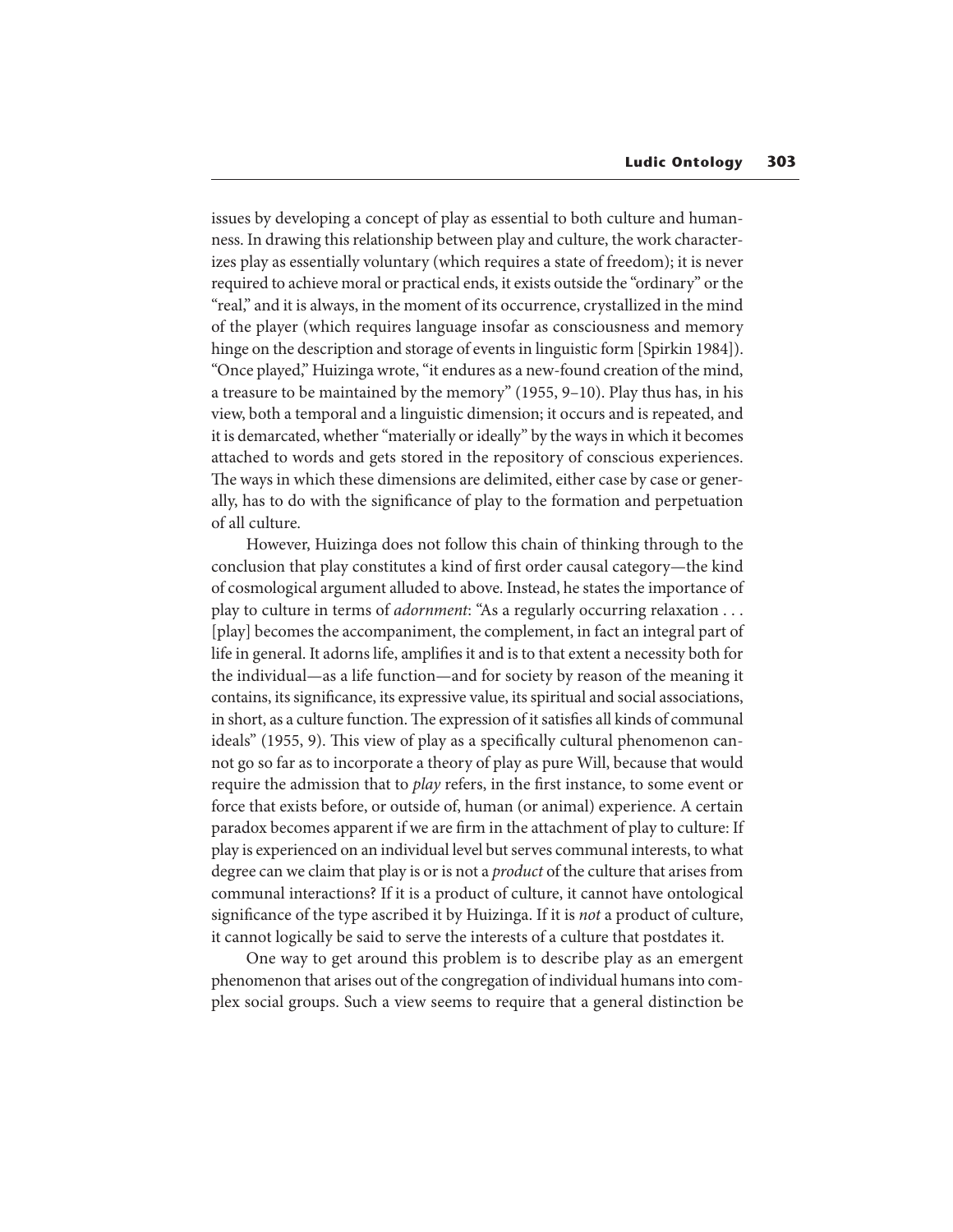made between play as something beyond everyday social life in which we do not play, and it is here that some of the most important thinkers on the topic of play diverge radically from one another. In the case of the argument extended in Homo Ludens, Huizinga characterizes play as existing outside of so-called "ordinary" life, but, importantly, he chooses to define ordinary life as, at its most basic, highly disordered and uncomfortably chaotic. It is only through the ordering experience of play—an experience that is considered to be pleasurable in and of itself—that culture takes shape and progresses into increasingly complicated, ordered arrangements: "Into the imperfect world and into the confusion of life [play] brings a temporary, a limited perfection. Play demands order absolute and supreme" (1955, 10).

Henricks, however, calls this premise of Huizinga's conception of play seriously, and, I think, convincingly, into question. Though Henricks surveys, in Play Reconsidered (2006), an extremely wide variety of play conceptions, aspects, and cultural manifestations, he maintains that "playful behavior is ultimately an antinomian enterprise, a protest against orders and orderliness" (209). The significance of this reversal of the relationship between ordinary life and play lies in its abandonment of a progressive view of history that suggests there exists an end point toward which history unfolds. Instead, it makes room for a view of history that has no preordained end point; play, it may be acknowledged, does indeed drive history, but it does so not through the imposition of some transcendental order but through the constant bending, distorting, and shattering of everyday language and experiences. In so doing, play constantly forces cultural forms to catch up to it only to be destroyed or redirected or challenged yet again, and almost always in some unexpected fashion. Rather than disregard orderliness, then, Henricks constructs a mutually constitutive relationship between forms and play in which forms exist as necessary "channels of communication" and provide the context in which play, as protest against this order, takes on meanings that are only ever fragmentary and fleeting. The moment, however, in which play solidifies into patterns of repetition, it ceases to be play. Thus we see a kind of ebbing and flowing of play, in which it proceeds in necessarily disordered ways only to be (equally necessarily) stoppered into solid, repeatable forms that become recognizable as cultural practices. This way of conceiving the relationship of play to forms is the central point around which this pointedly philosophical view of play takes shape.

Moving, in some ways, even closer to a philosophical perspective on play, Brian Sutton-Smith in The Ambiguity of Play (1997)—his seminal synthetic work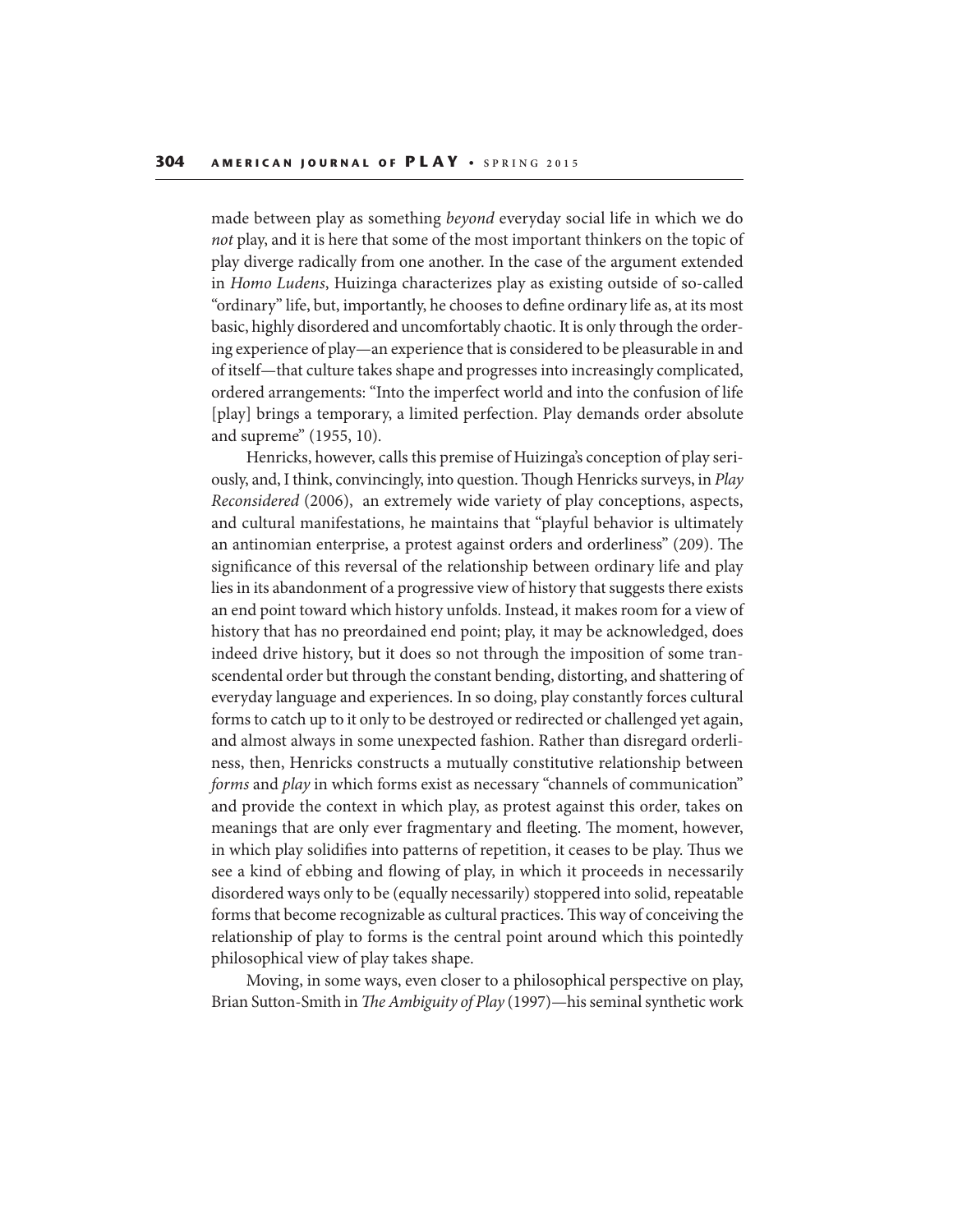on the nature of play—delves into arguments for the uncontrollable, unpredictable nature of playfulness, particularly as this idea was developed by Richard Schechner, who proposed that play "is a mood, an attitude, a force. . . . Work and other activities constantly feed on the underlying ground of playing, using the play mood for refreshment, energy, unusual ways of turning things around" (quoted in Sutton-Smith 1997, 56). In this view, play is an ongoing, continuous undercurrent of life; it cannot be stopped, or used up, or forcibly constrained. Sutton-Smith adds to this argument the idea that dreams and daydreams can be considered as manifestations of this unstoppable play force, for they occur when our consciousness is at its most nebulous and least formal or crystallized: "There is truly a sense in which the mind plays its own recordings and has its own streams of consciousness, very little of which is actively under control" (57).

Play might be, in other words, what exists when we allow our thoughts to become as patternless or formless as possible, that excess of mental activity that spontaneously interrupts rational thinking like a whirling burst of pure thought-energy. This so-called "bottom-up" approach to play raises several very important questions—should everything concerning subjective experience be considered play, if subjectivity always rests, as suggested, on an inescapable state of playfulness from which all other social and conscious forms take shape? Conversely, does the emergence of forms suppress an underlying play force? Or are mental events such as dreams and daydreams only nominally considered play, with the name of "play" allowing us to interpret those phenomena in potentially productive (or integrative) ways?

If we are inclined to answer yes to either of the first two questions, opposed as they might be, then we must understand play as much more than something purely socially or culturally constructed. Taken to its logical extreme, we can view play—reduced to chance and rules, as Eigen and Winkler (quoted in Monod, 1989) suggest—as an inherent element of molecular events, events that occur absent culture. Chemical reactions occur according to a set of rules, but the outcome and the circumstances in which molecules meet (or do not) are never guaranteed. This theory has obvious implications for the human experience of play; if our brains are composed of cells that fire according to the stimulation of electrical and molecular gradients, then we must concede that our brains are inherently playful. Underlying all conscious experience is a highly ordered, yet also highly unpredictable and uncontrolled, set of chemical reactions and cellular communications, the outcome of which is to produce a (perhaps illusory) sense of cohesiveness (Wegner 2003) of an overarching history that ties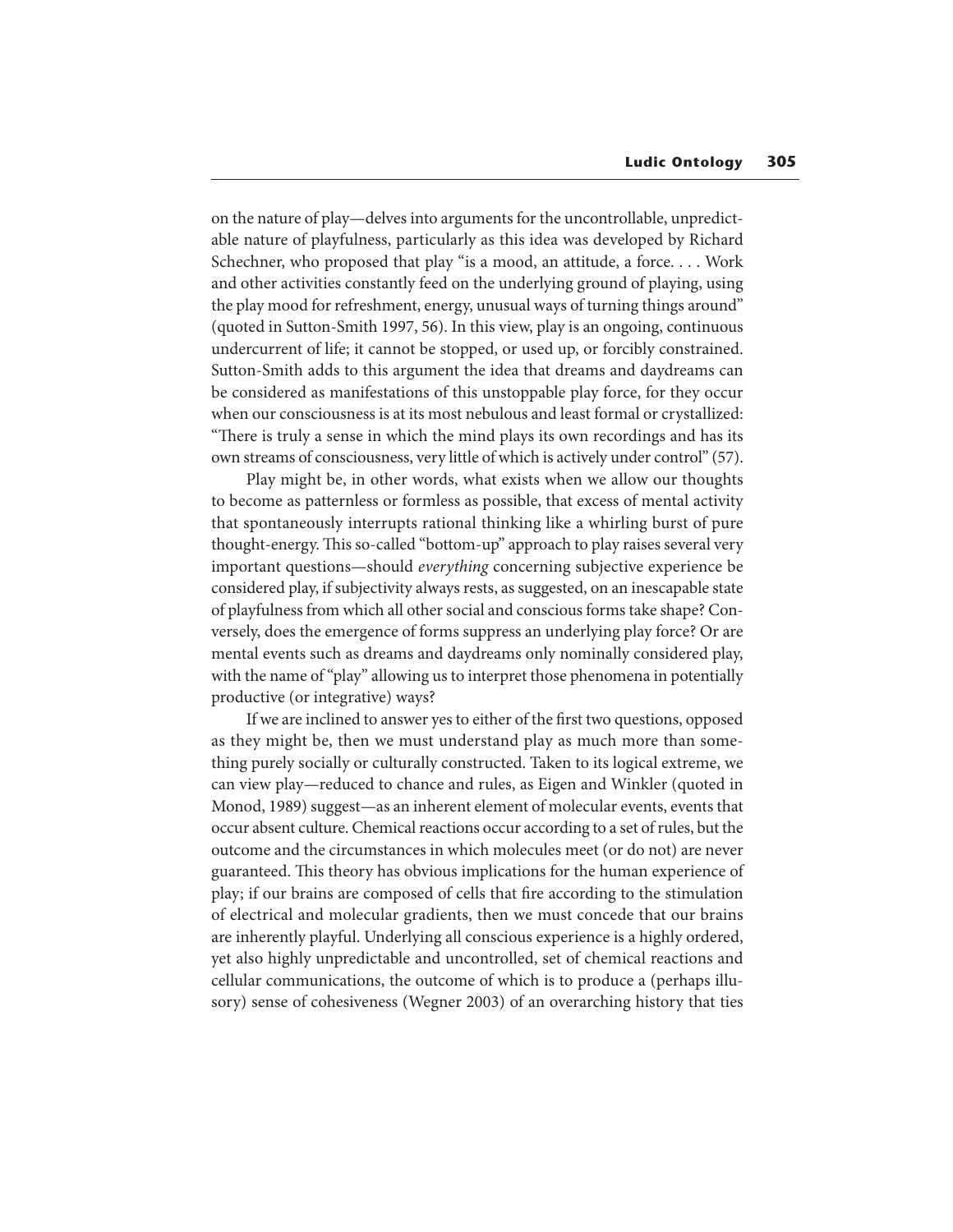together our own experiences and places them within the broader network of the experiences of others. Thus the brain at both the molecular level and the level of consciousness may be thought to be engaged in a ceaseless form of play. Neurons firing by chance, but also according to some set of rules, are "acting" playfully, and the thoughts they produce are at some level highly contingent and given over to the chance outcomes of neuronal activity moment by moment. Consciousness is, in this view, an all-encompassing fantasy that merely allows us to make spatiotemporal connections long enough to enable the social world, and its attendant cultures, to seem to exist (Noe and O'Reagan 2000; Tye 1999; Wegner 2003). Consciousness, in this view, is play at it its most basic level—we have no real control over it, it is fluid, shifting, multilayered, mysterious, pleasurable, whirling, overwhelming. It is *not real* in the sense that it is one order removed from the material world and thus from interaction. Every sensory input is first filtered through, or produced by, the brain at the cellular level and then reproduced in the form of conscious thought.

The relationship between neurons and molecules and consciousness is not, however, likely to be unilateral; in other words, neuronal states do not determine mental states, and it is likely that mental states themselves exert influence on the neuronal structure that supports them. This complicates a theory of play as, at its root, the totality of the interaction of purely physical forces in a way that is outside my scope here (for further reading on the topic, see Panksepp 1998). However, one final important point about consciousness and play rests on the idea of imagination or the imaginary, an idea that cannot be adequately understood with neuronal theory alone. Sutton-Smith, in his chapter "Rhetorics of the Imaginary," describes the realm of the imaginary as containing the following phenomena: "fancy, phantasmagoria, creativity, art, romanticism, flexibility, metaphor, mythology, serendipity, pretence, deconstruction, heteroglossia, the act of making what is present absent or what is absent present, and the play of signifiers" (1997, 127).

I turn, then, in my discussion of play theory to the relationship between imagination as the experience of novel worlds and its subsequent effect on language and culture. Using the language of the imaginary, one is not concerned to identify particular activities as either play or not play (or some sort of inbetween). Instead, the focus is on metaphor, on characterizing play as something else: silly, fantastic, joyful, pleasurable, chaotic, polysensory, unrestrained, ungraspable. In many respects, the action does not matter so much as the sensory state one reaches while doing it. Sutton-Smith looks to such things as literature,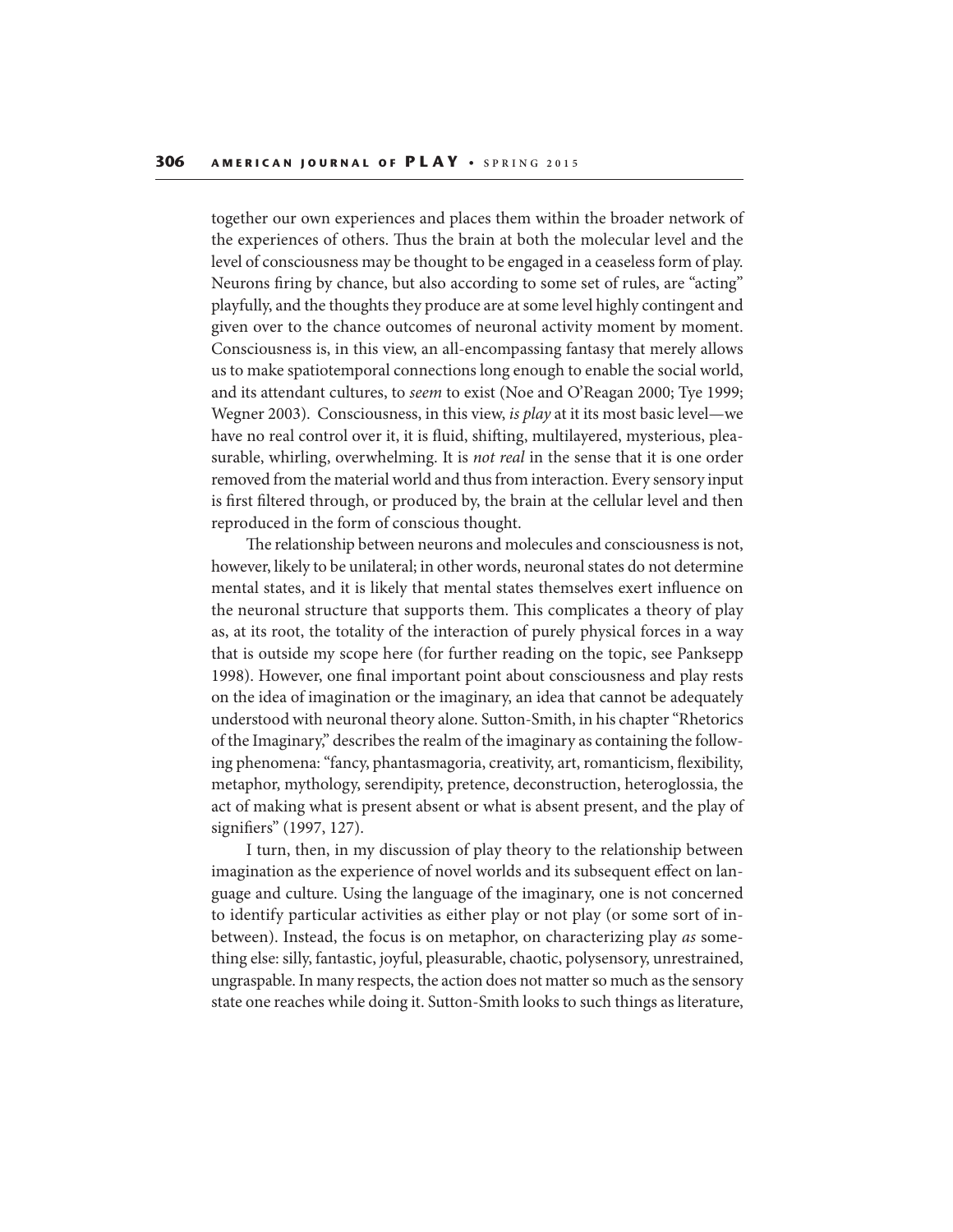art, and poststructuralism (as the play of signifiers referred to above) as examples of the playful imaginary, but I would like to move beyond the simple naming of categories and locate the playfulness of imagination inside (embodied) consciousness. Because the metaphorical approach to play must always refer to some sort of inner sensation or experience to be made meaningful, it is by linking play and playfulness with the realm of sensation that I seek to move from an overview of play theory to conceptualizing play as it stands within theories of late modernity.

The implications of adhering to a "rhetoric of the imaginary" to understand play and playfulness, with its mind toward qualia and away from empiricism or "systematic accounting," are not lost on Sutton-Smith: "The next generation is going to believe that our minds are always at play, regardless of whether there is any such vital play presence in our midst. The rhetoric of the imaginary seems likely to overwhelm the evidence. There will be a rhetoric of ludicism in the future, whether or not there is much substantial ludicmindedness " (149). For all its appeal, it is perhaps too easy to accept a neurological theory of play and propose that all subjective mental states are play, all the time, for we can all surely identify past or future times, perhaps more often than not, from our own biographies and imaginations that are or were clearly not experienced as playful. However, the rhetoric of the imaginary does not facilitate quite so radical a stance as does neurological theory, because while it lends importance to the individual experience, and the culturally constructed quality, of play, it also allows for the position that play cannot be reduced to a nominal category or to the empirical observation of so-called playful activities. That is why I have chosen it as a starting point from which to explore the boundaries of play as it is subjected to contemporary economic rhetorics and imperatives, for it is my position that although Huizinga, Spariosu, Sutton-Smith, and many others have been influential in establishing play as an important site of inquiry and philosophical debate, attempts, first, to conflate play with action *and* with the nominal quality of the word itself and, second, to delimit categories of play in relation to not-play (as evidenced by the kind of tautological reasoning discussed earlier) cannot adequately capture the nature of play and its role in the development of both consciousness and culture, even if we can separate the two (a question I will leave for another time). The focus that Sutton-Smith brought to the ideas of play, ambiguity, and rhetoric has laid the foundation for the development of a more fruitful apprehension of play, as well as for a critique of the political circumstances that prevent or inhibit play from being achieved or experienced.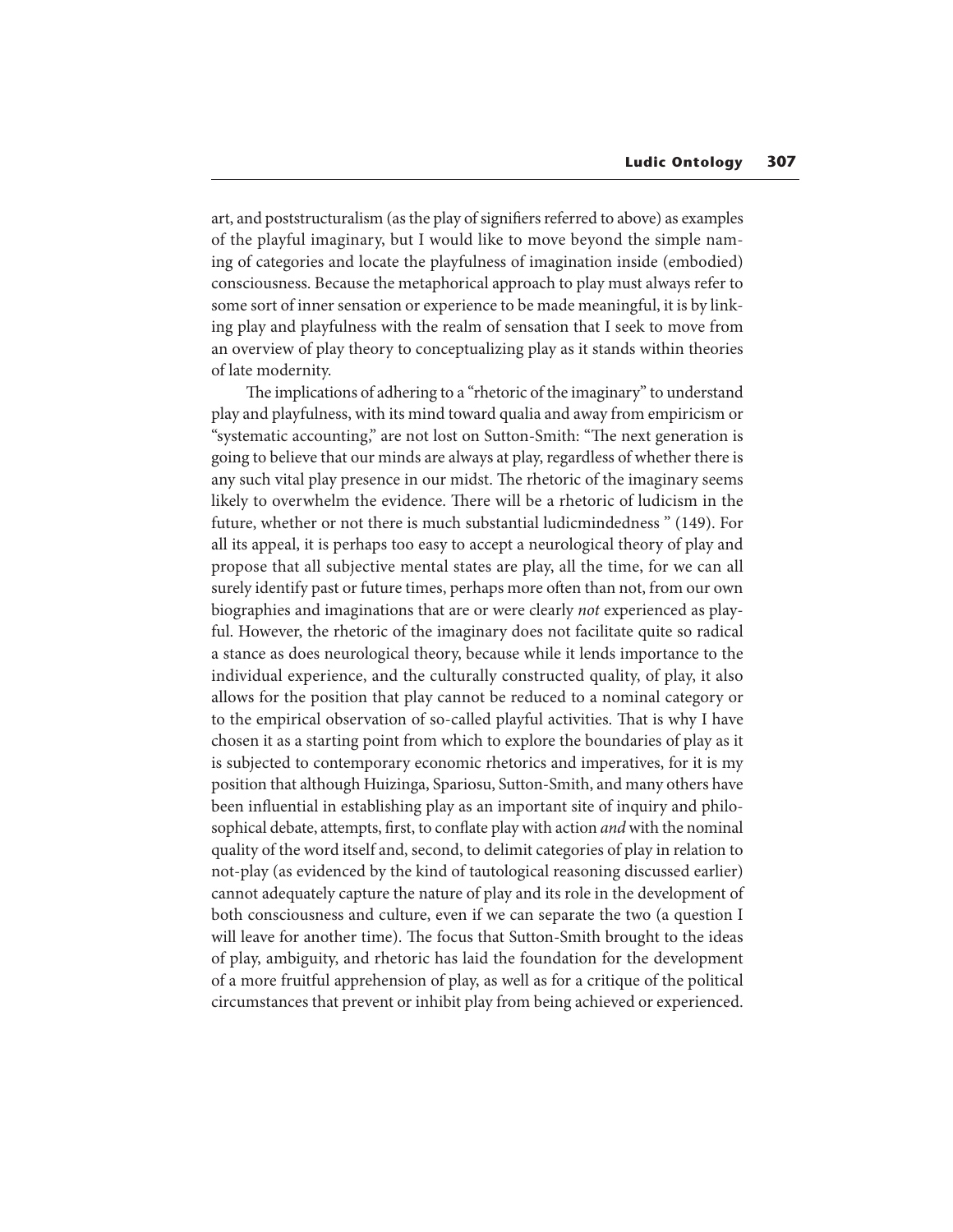To return, then, to the original question of whether or not, or how, it is possible for other worlds to exist in the inner experiences of individuals, I find it useful to consider an example of the transformative nature of mystic experience and to distinguish mystics from mere imagination or fantasy. In an important contribution to religious history, French historian and psychoanalyst Michel de Certeau wrote about the experiences of Teresa of Avila, a seventeenth-century nun who helped found the branch of Catholic religious devotion known now as Christian mysticism. De Certeau took very seriously both the mystical and ecstatic experiences of Teresa as well as her attempt to translate them into a language that would be understood by her sisters of the Carmelite Order, most famously in The Interior Castles of 1588. Teresa's rapturous delving into her soul to find at its center God himself occurred internally, and yet she insisted on the embodied nature of these experiences in which she felt simultaneously both pleasurable joy and torturous pain, sensations that threatened, it seems, to wrest her very soul from her earthly body. In his analysis of these experiences (which Teresa herself admitted were utterly incomprehensible once translated into language), de Certeau weaves together a signicant moment in history, a moment when some Catholic religious practices took a turn inward and reshaped the formal face of Christianity with the insight that the now commonplace notion of mystic experience had changed fundamentally both language itself and our understanding of the place from which language emanates. Teresa proved through her writing that there are experiences that lie well beyond language and that accessing these experiences provides a ground of understanding and knowledge outside the formal rules of knowledge making between individuals. And although language itself may attempt to reign in such experiences by making them utterable in the form or new words and new styles of communication, a portion of the mystic's experience lies always beyond this attempt—a phenomenon that Spariosu would describe as language's always-failing attempt to exercise power over all domains.

Teresa of Avila offers one prominent example of mystic thinking, but her experience accomplishes two things for my attempt at philosophizing the nature of play as a driving force of history. First, it formally embeds the inner experience within the body so that the two become logically inseparable, making it possible to speak about play as a general phenomenon without dividing it into embodied and disembodied forms (which tends to be the case in practice when scholars of play focus on only one of these two dimensions). And second, the profound effect that Teresa's experiences, once translated into writing, had on the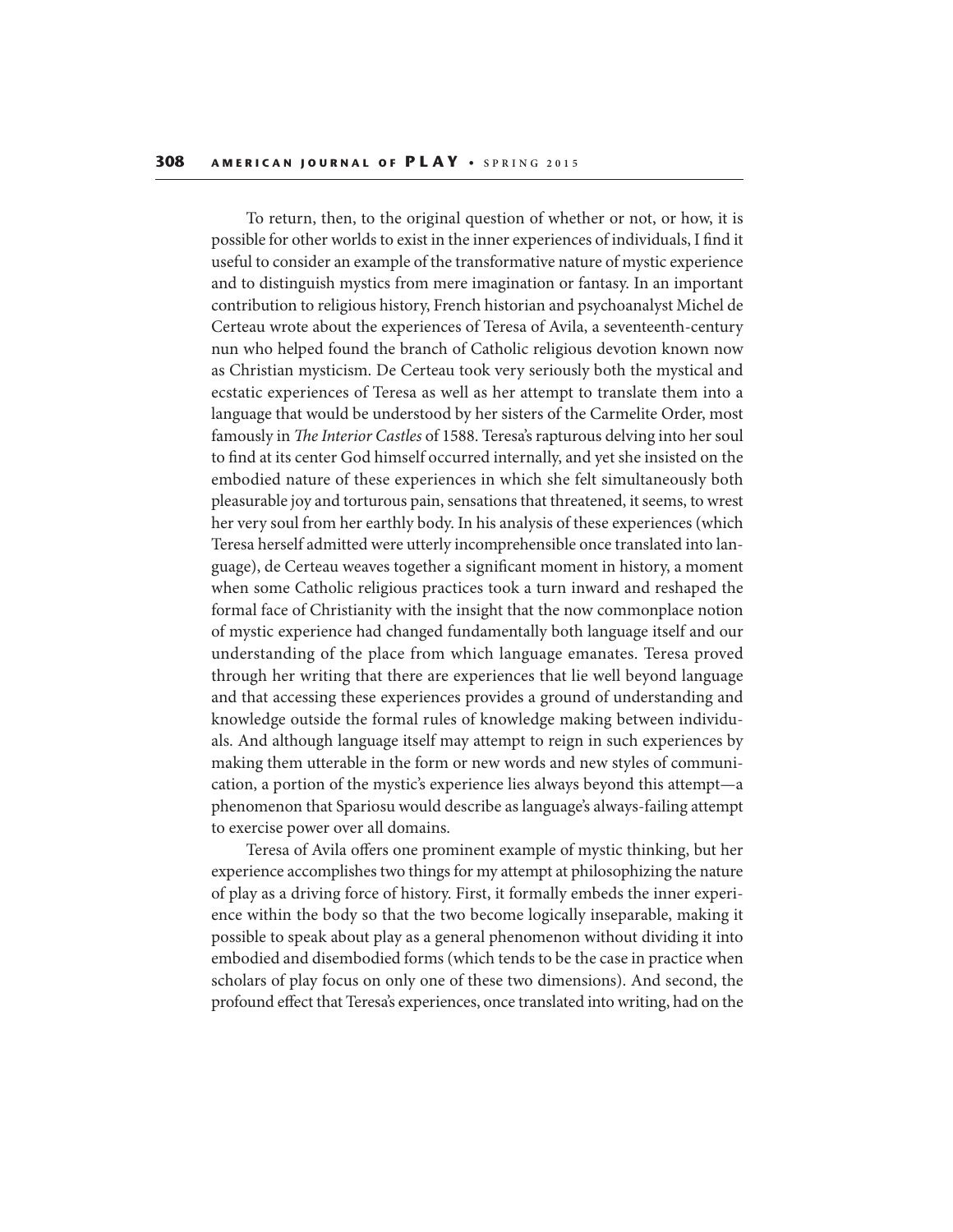religious community in which she operated provides an example of the kind of shifts in cultural forms and knowledges that occur when previously indescribable experiences become, albeit in limited ways, part of the linguistic expression of a culture. This subjective sensation for which there were no words—the feeling of Otherwise I described in the introduction—exerted a subversive and transformative effect on existing cultural forms, forcing these forms to bend to the feeling's existence as something outside the linguistic order.

# **Play in Late Modernity**

Though my attempt to use and define a version of play here differs quite signicantly from Spariosu, who maintains that play is a culturally relative term deployed differently at various times to fulfill certain "functions in Western thought" (21), we agree that when it comes to the study of instances of play, it is perhaps best to look for its effects. Of course, it then becomes true that the effects of play can be known only insofar as they occur in a particular historical context. Now, I turn to the view of play outlined toward the end of the previous section and apply it to the context of our contemporary world. We widely accept that our own era can be described usefully as late modern, or perhaps even postmodern. According to Frederic Jameson and others, in late-modern societies, the project of early modernity has been realized: Capitalism has become the primary mode of production, and liberal democracy has become the ideal form of national politics; Western culture and politics dominate the Third World; And middle-class consumers proliferate, having developed a taste for all things mass produced, down to such cultural items as films and film scores. There is still a prolific debate about whether or not the underlying logic governing these ideological forces has remained essentially the same (while changing in form as they grow increasingly interconnected and fluid) or if the contemporary forms of global capitalism (with its ever-expanding mass media and its attempts to free the Third World from the political control of the West while maintaining economic ties) are divorced enough from their earlier predecessors to constitute a new era. But there is little debate that politics, economics, and culture are intertwined to an unprecedented degree and that much, if not all, of the globe is caught up in a web of political relationships that have capitalism and democracy at their heart.

 Accepting this view of the world, general though it is, means accepting, as philosophers and cultural theorists have done for nearly two centuries now, that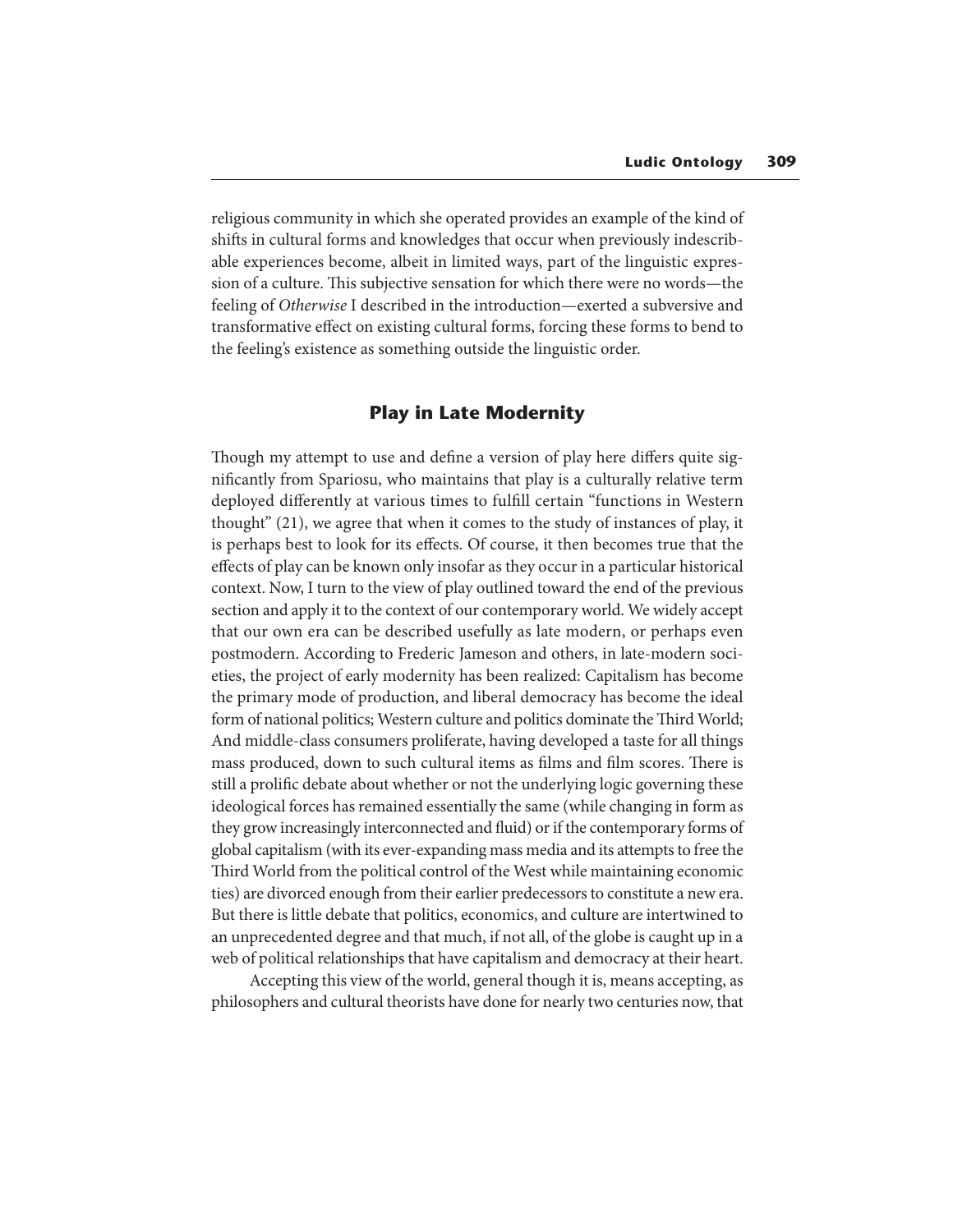a notion of power is essential to any understanding of the forms capitalism and liberalism take in various places and at various times. For my purposes here, I will not attempt to stake out a definition of power other than to acknowledge, as above, the clear relationship between power and language; perhaps Michel Foucault (1991) puts it best when he equates power with knowledge and knowledge with the given rules that govern our use of language. Beyond interpersonal or specific instances of the wielding of power, then, we can see how the very realm of possible ideas, as an expression of language, is limited by the existing language with which we articulate thoughts and ideas. Beginning, then, with the idea that contemporary capitalism governs, through the manifestation of its internal logic in the very language of a given society, both the material and ideological realms into which individuals find themselves integrated, it becomes imperative to investigate the ways in which *play* pushes against this government of ideas by the dominant modes of production and their attendant political orders. This is not to take a purely deterministic view of capitalism as an oppressive and monolithic force but to suggest that, following Wendy Brown's statement (2001) of the problem with Western politics, the existence of a deeply embedded and widespread political system containing capitalism at its core cannot help but be the nexus around which societies and individuals within them take form as well as toward which speaking acts—whether claiming to be supportive, apolitical, or critical of this order—are necessarily directed.

A focus on language as an ideological dimension of the political sphere would not, however, allow me to develop my thesis that a certain kind of embodied state of mind, the interface between the playful nature of the noumenal world and the inner world of the phenomenon, is a powerful source of cultural and political critique through its inherent disruption of the smooth operation of language. Although the strict mind-body dualism that pervaded early modern philosophy has been thoroughly called into question not only by philosophers but by the emergence of the cognitive sciences (which have shown the undeniably physical nature of the mind), it is only in the last several decades that a philosophical language has been developed that allows one to speak of the material and ideological dimensions of politics as a singular matrix-like entity. Beginning with Foucault's attempt to show how political power is manifested in the physical arrangement of bodies in space and his argument that language itself is an inherent aspect of power, the term biopolitics has enabled thinking about the relationship between language, the body, and the inner experience of the individual subject.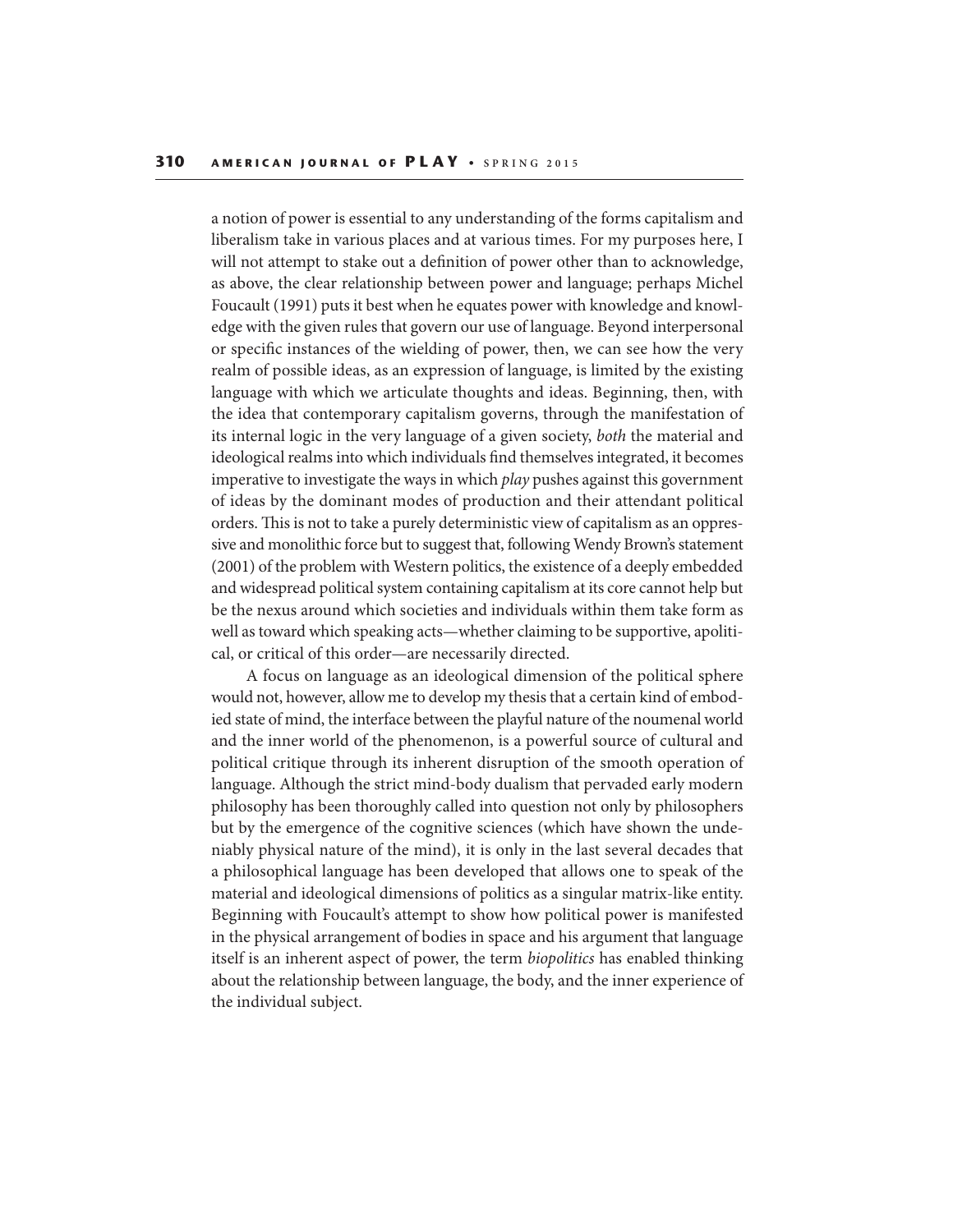We are now in a position to see how certain affective states—sensations that are simultaneously embodied and experienced as mental—provide the fertile ground from which political and cultural change issues forth. To return to the case of Teresa of Avila, I would like to quote at length from The Interior Castle:

While the soul is thus inflamed with love, it often happens that, from a passing thought or spoken word of how death delays its coming, the heart receives, it knows not how or whence, a blow as from a fiery dart. I do not say that this actually is a "dart," but, whatever it may be, decidedly it does not come from any part of our being. Neither is it really a "blow" though I call it one, but it wounds us severely—not, I think, in that part of our nature subject to physical pain but in the very depths and centre of the soul, where this thunderbolt, in its rapid course, reduces all the earthly part of our nature to powder. At the time we cannot even remember our own existence, for in an instant, the faculties of the soul are so fettered as to be incapable of any action except the power they retain of increasing our torture. Do not think I am exaggerating; indeed I fall short of explaining what happens which cannot be described. This is a trance of the senses and faculties except as regards what helps to make the agony more intense (1921, 111–12.)

In this excerpt, and in many others like it, the reader witnesses the internal struggle that Teresa experiences in trying to translate a novel experience into written words. She speaks of an experience simultaneously painful and pleasurable, both joyful and frightening, and she understands this experience for which there is no language to be the connection of her soul with God; such a state is, I suggest, a radical form of play, the transcendence of a given form through the embodied affective state of, in this case, religious ecstasy. It is a moment in which the free play of ideas, emotions, sensations, and experiences—from the molecular level to the highest experiences of awareness—combine in wholly new ways and invite the formation of a new language with which to account for them. This state of embodied mind blasts—to return to Benjamin's terminology—through to a new place from which the individual subject may speak, though he or she must stretch the limits of language to accommodate it.

Following, though in some ways also departing from, the work of scholars who have explored the theoretical and philosophical aspects of the mind's relation to the body (Ahmed 2004; Blackman 2010; Bordo 1993; Butler 1997;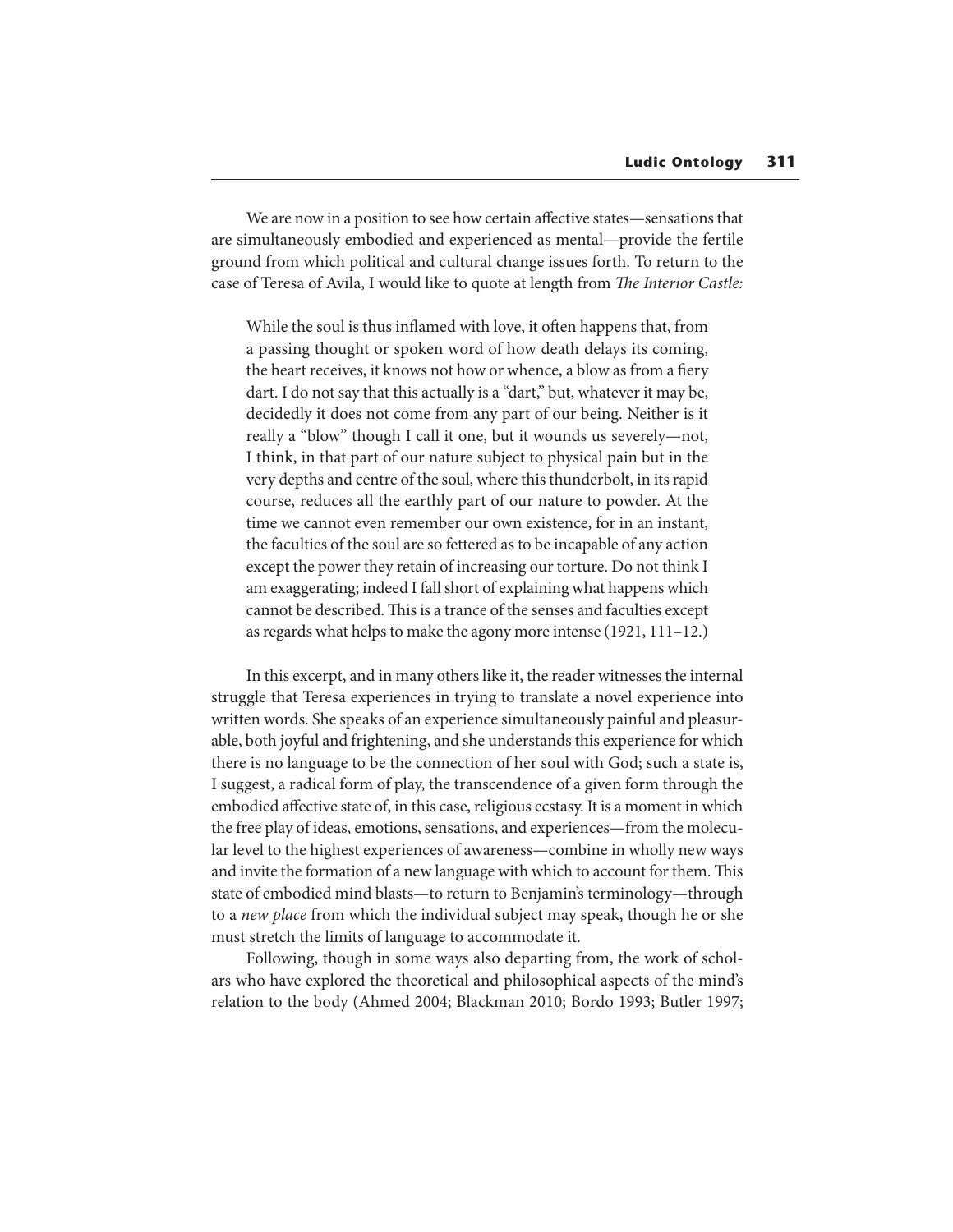Shilling 2003), this focus on play as the antagonism between the experience of life—the Will to Power that drives the continual emergence of events—and the forms that this Will takes once it is encapsulated within the horizon of a given political or linguistic realm simultaneously broadens and narrows the concept of play as it has been taken up most recently by the interdisciplinary community of play scholars. It broadens it in the sense that it advocates a return to a Nietzschean view of play as the cosmic force of agôn, the universal process of Becoming through the never-ending collision of objects and beings with one another. It narrows it in the sense that it enables a discussion of play in a philosophical capacity that has no need to distinguish among the various categories of play that are commonly addressed in scholarly literature on the topic. In fact, this view enables, although it is undoubtedly important and illuminating to investigate all the ways in which playful human activities have taken on cultural signicance (especially in accounts of the historical emergence of play in Huizinga and Henricks, including the latter's work on the "play-festival-rite" complex in early societies), a distinction to be drawn between play as cultural forms and play as the force that blasts through them to open up new possibilities. In Spariosu's insightful treatment of Nietzsche through a lens that privileges this second notion of play, he elaborates how a conception of the world as being in a constant state of agonistic flux is aligned with what he terms a "prerational" mentality, and thus he opens up a conversation about the tension that exists between rational and irrational or prerational forms of culture. Nietzsche (2003) argued for a return of prerational values to overcome what he considered the harmful effects of Christian bad conscience and other rigid moral frameworks, part of his project to "transvaluate all values." In the following section, I outline an argument for the continued existence of a prerational notion of play and its capacity to interrupt the moral and cultural forms that arise in a specifically late-capitalist context.

## **Play's Relation to the Rational**

I have suggested that a loose separation exists between play, on the one hand, as the name we give to certain manifestations of cultural forms and, on the other, as a primordial force, similar to Nietzsche's notion of the Will to Power, that seeks always to destroy forms and make way for new ones to supersede them. I look now to the particularities of the relationship between play forms and the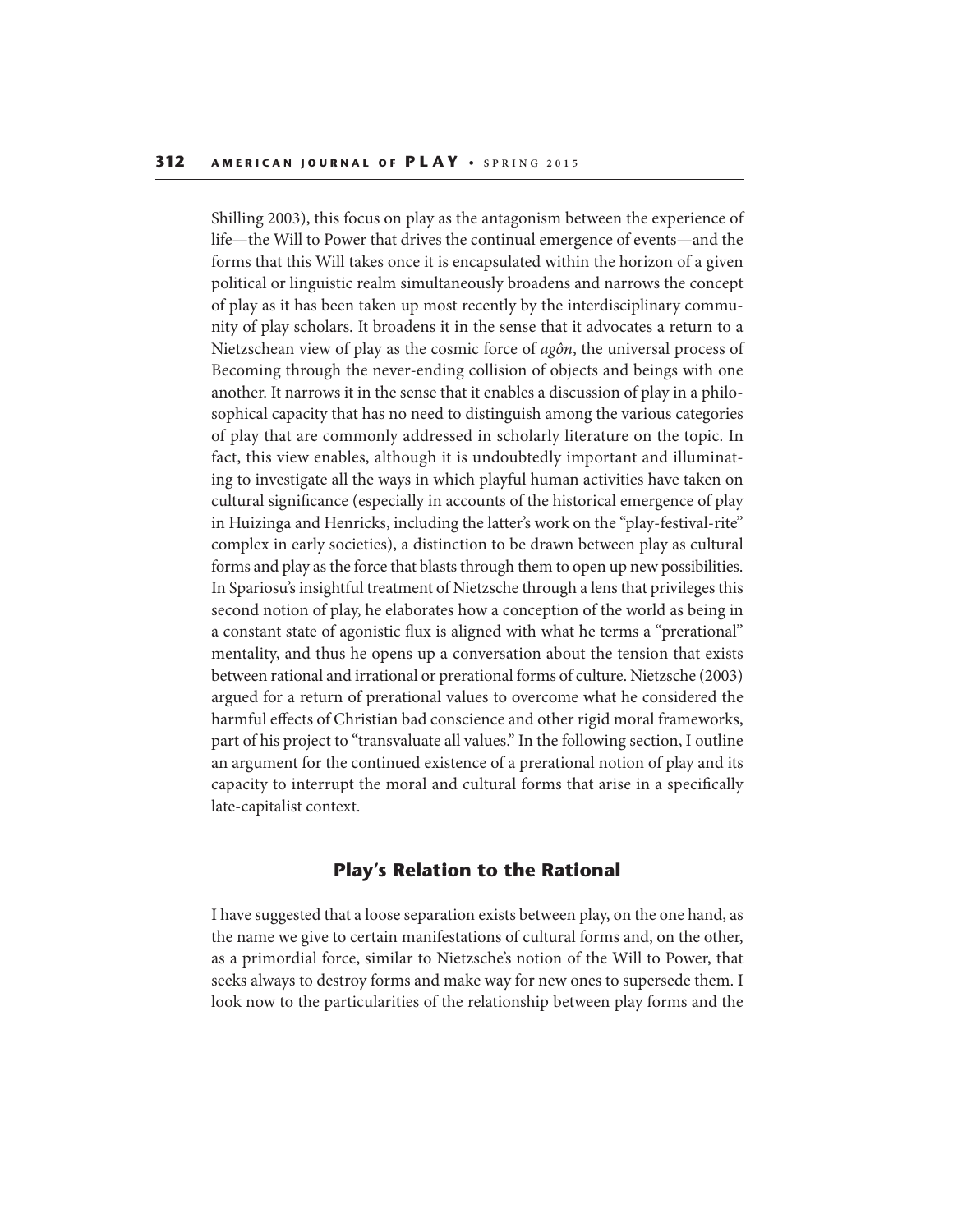capitalist logic that gives shape to the cultural realm in which they arise. As I have suggested, a culture dominated by the imperatives of a capitalist economic system and a liberal democratic political system develops along a trajectory that is ordered and organized around certain logics—the development of capital and the pursuit of profit on the one hand (which has led to such things as the global division of labor, a pervasive and wide-ranging mass media, and the confluence of corporate interests with the political realm) and on the other hand the hinging of the political and legal systems on notions of national citizenship and universal human rights. Such a culture maintains an interest in the continued operation of these systems of knowledge and thought that support it. As one of the most profound effects of the early-modern project of Enlightenment, these twin forces—liberal democracy and capitalism—became further entrenched the more they were seen to be conducive to the rationalization of society (Weber 2005). To elaborate on the relationship between contemporary late-modern culture and play, then, it is necessary to understand rationality as an overarching organizational principle guiding the current state of political and cultural affairs. To this end, Spariosu usefully defines prerational and rational mentalities in Dionysus Reborn (1989).

Prerational thought generally conceives of play as a manifestation of power in its "natural," unashamed, unmediated form, ranging from sheer delight of emotional release to raw and arbitrary violence. Power can be experienced both as ecstatic, exuberant, and violent play and as a pleasurable welling up and gushing forth of strong emotion. Rational thought, in contrast, generally separates play from both unmediated or "innocent" power and raw violence. Indeed, it sees play as a form of mediation between what it now represses as the "irrational" (the chaotic conflict of physical forces, the disorderly eruption of violent emotion, the unashamed gratification of the physical senses, etc.) and controlling Reason, or the universal Will to Order (12).

The positioning of rational against prerational conceptions of play is extremely useful for distinguishing among theories of culture and history that rely more or less on the notion of progress. As Spariosu points out, the idea of agôn, for instance, can be taken as conducive to the rational unfolding of history along ordered lines. This idea can be seen in the privileging of the "free play" of a market economy or the kind of liberal individualism pervasive in some Western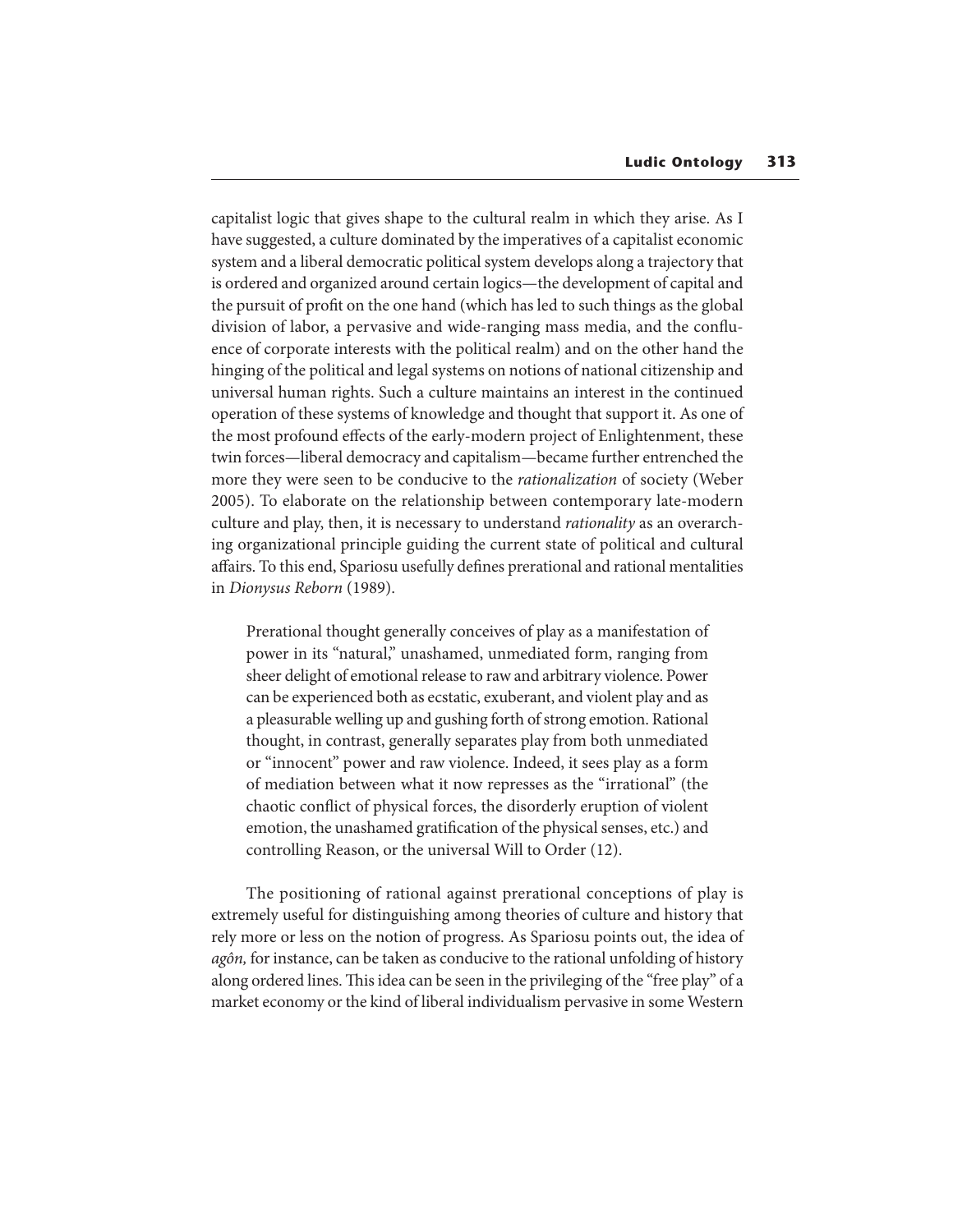democracies—the notion that the outcome of such competitions necessarily leads history along increasingly rational and progressive lines has been, before the rise of critical postmodern accounts of history, the dominant narration of the development of human culture. On the other hand, agôn can also be conceived as a highly irrational and unpredictable force, the manifestation of a patternless and aimless force that destroys in equal measure as it creates. A version of this view was espoused by Foucault (1979), who insisted that modern historians erred when they adopted a retrospective view of history that sought to order events in a neat causal chain. In fact, he suggested, historians could just as easily focus on those historical events that seemingly came out of nowhere, that did more to disrupt and disturb the project of rationalization than they did to facilitate it, and that could not be traced to a single origin to be explained.

Henricks summarized the wealth of competing definitions of play by pointing out their adoption of sometimes radically incompatible positions: Is play the most free of all human activities, as Huizinga argued, or is it highly rule-bound and ordered, as Roger Caillois suggested? Is it a "wellspring for spontaneity, imagination, and creativity," or is it the process by which individuals explore the boundaries of social reality and adopt a given set of norms (Henricks 1999, 258)? While some play scholars, such as Brian Sutton-Smith and Diana Kelly-Byrne (1984), treat these contradictory versions of play as indicative of the inherently paradoxical nature of the subject, the placement of these various definitions between the two basic camps of rationality (which focuses on the social functions of play, play as learning, and play as a rule-bound activity) and irrationality (which focuses on the creative and imaginative effects of play, play as freedom, and play as divorced in some way from a given reality) suggests, in my view, that many theorists of play have failed to make a categorical distinction between play as sociological or anthropological phenomenon and play as ontological force. Play is not inherently paradoxical; rather, there exists a fundamental tension between form on the one hand (which, in our contemporary context, is governed by rationality) and the creative force of  $play$  (the irrational) on the other, the latter requiring a philosophical as opposed to a sociological set of inquiries.

The specific character, then, of the relationship between culturally specific, rational forms and the play force, manifested in individual experience as a feeling of Otherwise, is dependent on, though not necessarily determined by, the specific type of rationality that governs the emergence of forms. Since Karl Marx first characterized the nature of the capitalist mode of production and predicted, with some accuracy, its constant expansion into new territory, critical social theorists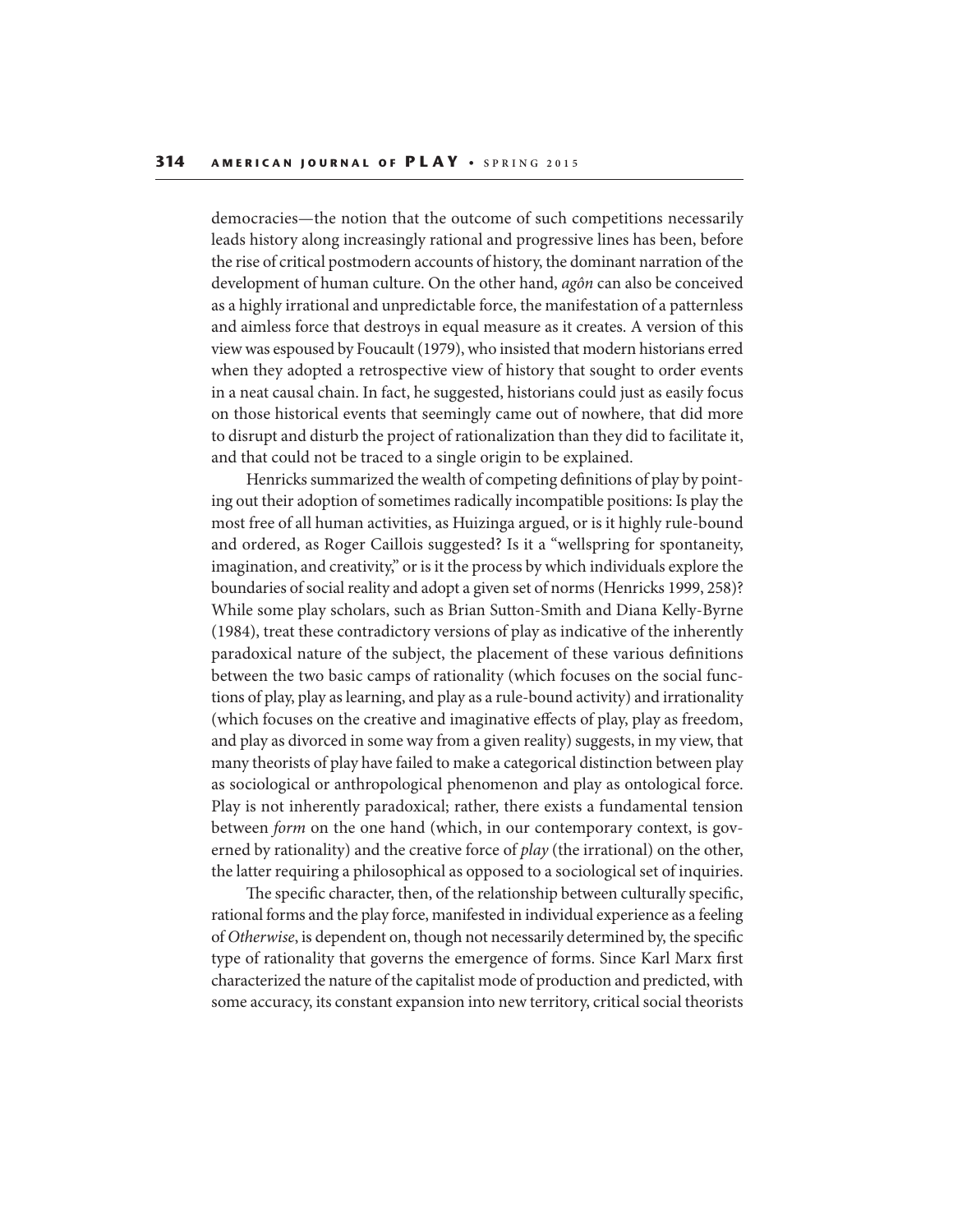have maintained their focus on capitalism as a political order that reaches far beyond economy and into the everyday lives, bodies, and thoughts of individuals. Whether or not this entrenched order is reflective of a real state of affairs, or if, as political scientist Wendy Brown (2001) has suggested, the story of Western progress and economic and political rationality is a mere fiction that has taken on the appearance of an unshakeable reality is not relevant to the purposes of this essay. What is relevant, however, is the widespread acknowledgment that cultural forms increasingly became subject to the dominion of capital and that forms such as literature, film, art, and physical activity are now oriented along highly rational lines—art forms become commodities subject to the demands of a consuming public, and physical activity increasingly becomes directed by highly ordered means to the achievement of rational goals (think, for example, of the number of people who frequent gyms). Benjamin, writing in the early half of the twentieth century, lamented this process by which the most beautiful, the most pleasurable, and the most imaginative human activities gave way to the rapid development of technology and the incessant pursuit of profit that a capitalist economy demands. Contemporarily, Marxist theorist Fredric Jameson (1991) describes the idea of postmodernism as the most recent stage of capitalist logic and the effects that it has had on cultural forms: "What has happened [in late modernity] is that aesthetic production today has become integrated into commodity production generally: the frantic economic urgency of producing fresh waves of ever more novel-seeming goods (from clothing to aeroplanes), at ever greater rates of turnover, now assigns an increasingly essential structural function and position to aesthetic innovation and experimentation" (1991). In other words, cultural forms come increasingly to serve as support mechanisms for the broader economic imperatives that a capitalist system imposes. This means that even when today's individual subjects are not working, they are reading literature, watching images, and moving their bodies in ways that maintain the ideas necessary to the continued operation of capitalist social relations. This is also why some political philosophers posit a deeply intractable relationship between language and political order; as Giorgio Agamben (1998) puts it, politics is inescapable insofar as our very existence as self-conscious subjects depends on a system of language and a physical ordering of the world in ways that adhere to an internal logic.

While many contemporary political theories have been criticized for being too cynical and too deterministic due to their focus on the ways in which our experiences are severely limited by things like language, power relations, or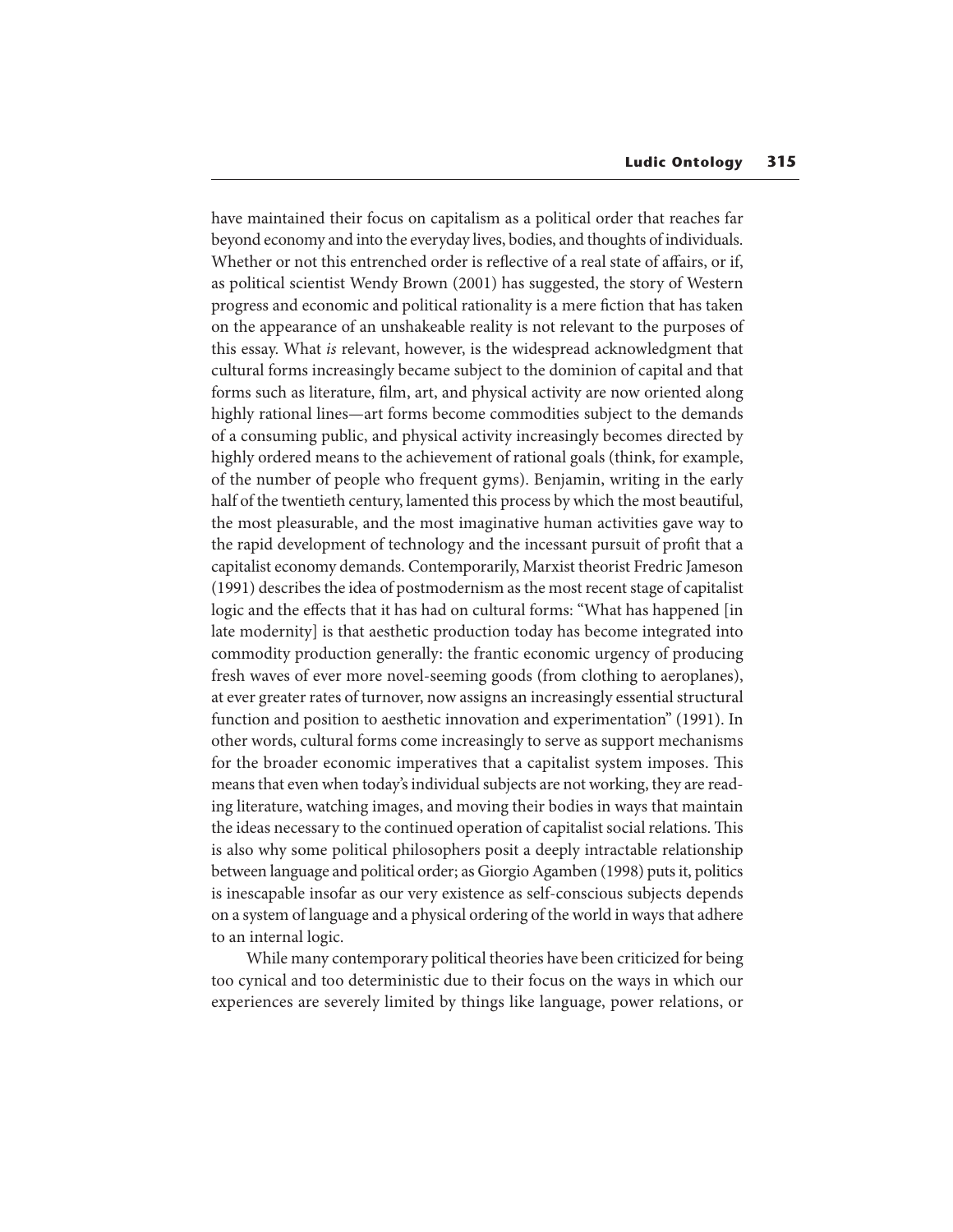political economy, I believe that the idea of play as I have outlined it in this article actually serves to answer such criticisms. This is because a view of play as an ontological force of Becoming requires that a mechanism for its translation into lived human experience exists; this mechanism is the physical body and its production of mental affect. As the opposing force to the emergence of cultural forms, especially those that are conventionally labeled "play," the momentary, unsettling experience of feeling the world in a wholly unknown, indescribable way is the avenue through which dominant logics are interrupted and the boundaries of language—not as immovable as perhaps has been thought—may actually be transcended. This, the breaking through of the irrational into the realm of the rational, is not only the mechanism by which languages and cultures shift and emerge, but also the highly political act of disruption, of the giving over of crystallized cultural forms to the fluid, ludic energy of the experience of play before it is ensnared within a linguistic framework.

### **The Relationship of Play to Forms and Hope**

What does such a theory of play mean for the various forms it purports to so disrupt? By placing play in opposition to cultural forms—games, films, art, make-believe—I do not propose that one supersedes the other. I am not suggesting, in other words, that the experience of being beyond the limits of language (the ecstatic experiences of Teresa of Avila, for instance) is desirable in any prolonged way. A world where the pure force of play acted unhindered would be unthinkable, for self-consciousness, social life, and culture are all dependent on the forms that anchor them, even if only momentarily, in a world of interconnected meanings.

Instead, this proposed philosophical view of play contributes at least two things to both the study of play more generally and the realm of political and social theory. First, with respect to the study of play, the treatment of play in a specifically philosophical as opposed to a sociological, psychological, or anthropological perspective enables a unique treatment of the ways in which play has been divided into so many different, often contradictory, categories. Extending Spariosu's discussion of play in the work of Nietzsche and as the driving force of history allows one to speak of play in a way that is freed up from having to account for all of the various manifestations of forms of play and speculations on the motivation, cause, and effect of playful behaviors. And second, it is my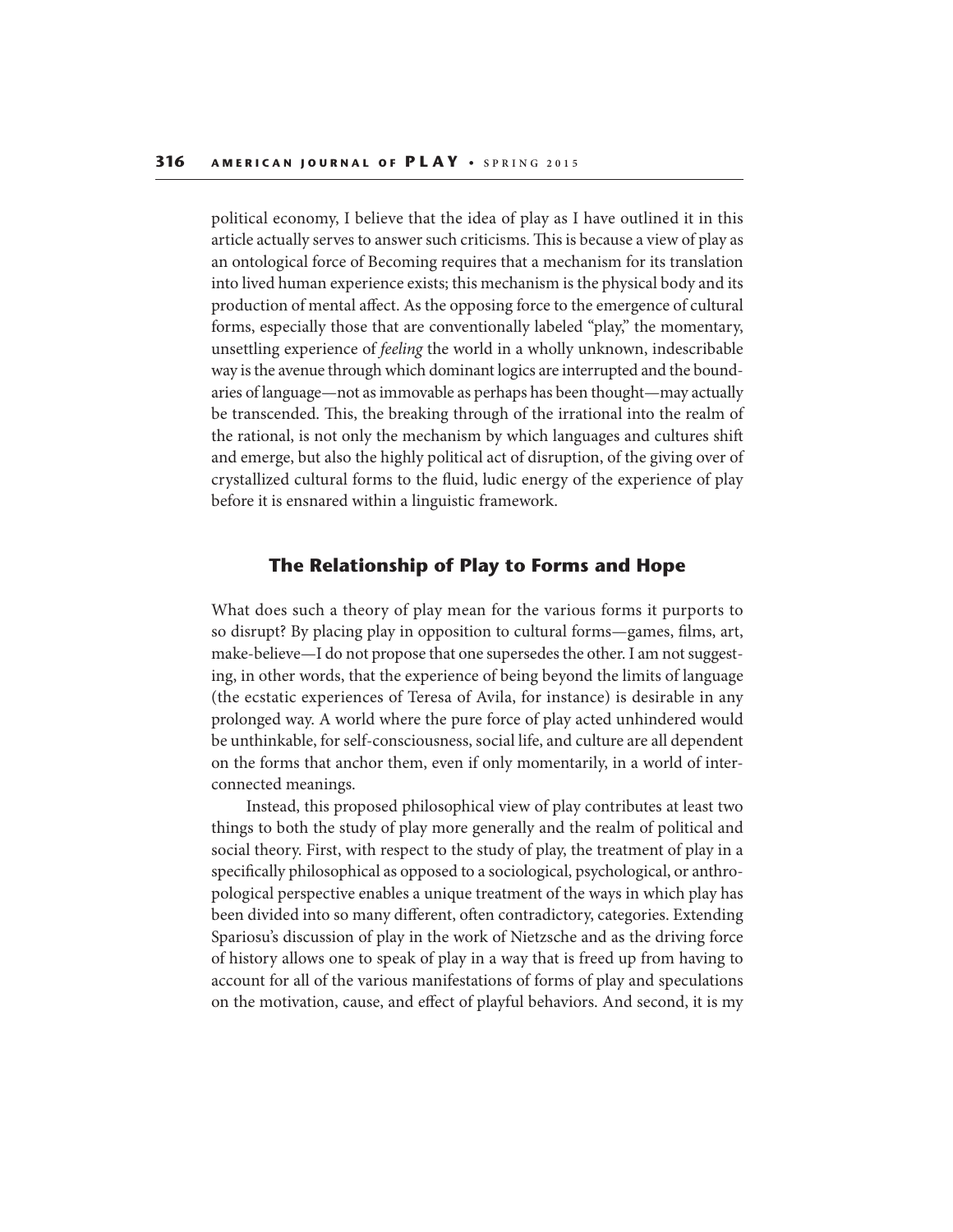hope that by maintaining such philosophical conversations about play, the idea, which is present but often undeveloped within contemporary social and political theories, might enjoy particular treatment as one avenue through which many of the problems with so-called critical theories of the social—that they often provide a too-cynical view of social life that cannot account for things like revolution, resistance, and change—might be circumvented. Unlike the grand social theories proposed by such prominent writers as Foucault, Agamben, Judith Butler, Gilles Deleuze, or Jacques Derrida, whose systems of thought seem to deprive individuals of any agency or mode of resistance by viewing them as entrapped within closed circles of power, strict relations of domination, or the determinative nature of language, a theory of play as the inherently embodied, affective state of *feeling* something without *knowing* exactly what is being felt may actually help explain the mechanism by which languages evolve, political structures are challenged, and individuals imagine worlds beyond their own. This mechanism is perhaps best studied as affect—the physical, physiological, and mental events that occur when the individual encounters directly the enormity of the force of play.

Nineteenth-century art critic Walter Pater, who is well known for his intensely poetic and evocative style of writing, has perhaps captured in words better than anyone else the experience of feeling Otherwise and how such feelings embark on the always partially doomed voyage of bursting forth into language, ever failing to achieve more than a partial representation of a deeply personal moment. In the conclusion to his book *The Renaissance* (2001), he writes of art and life and the beautiful ways in which sensation pushes form and convention into realms that shiver with the excitement of the novel:

Experience, already reduced to a group of impressions, is ringed round for each one of us by that thick wall of personality through which no real voice has ever pierced on its way to us, or from us to that which we can only conjecture to be without. Every one of those impressions is the impression of the individual in his isolation, each mind keeping as a solitary prisoner its own dream of a world. Analysis goes a step farther still, and assures us that those impressions of the individual mind to which, for each one of us, experience dwindles down, are in perpetual flight; that each of them is limited by time, and that as time is infinitely divisible, each of them is infinitely divisible also; all that is actual in it being a single moment, gone while we try to apprehend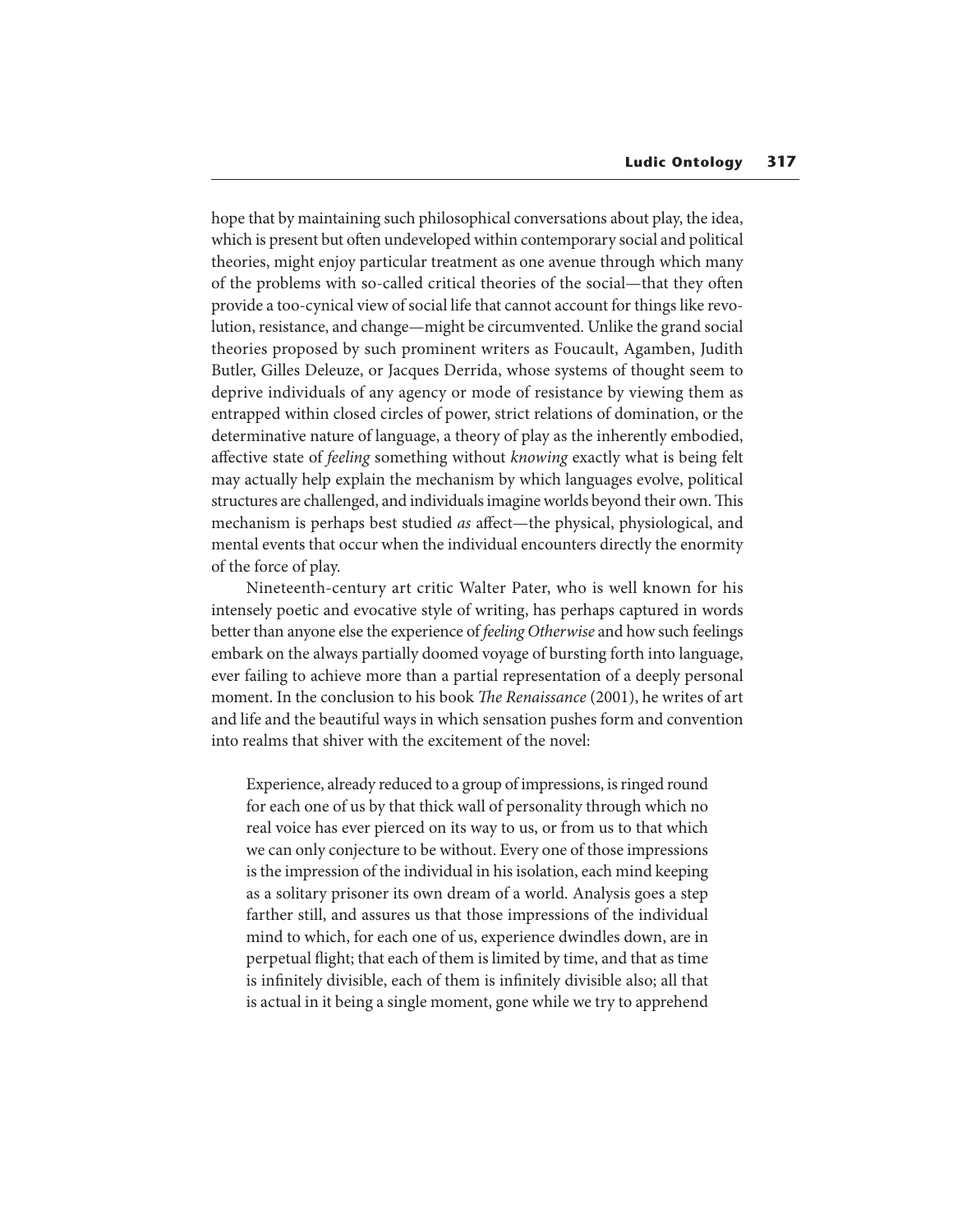it, of which it may ever be more truly said that it has ceased to be than that it is. To such a tremulous wisp constantly re-forming itself on the stream, to a single sharp impression, with a sense in it, a relic more or less fleeting, of such moments gone by, what is real in our life fines itself down. It is with this movement, with the passage and dissolution of impressions, images, sensations, that analysis leaves off—that continual vanishing away, that strange, perpetual, weaving and unweaving of ourselves (n.p.).

If we accept that play is a feeling, an embodied state of mind in which we experience novel thoughts and sensations before they become entrapped within language, and that the order of language at any particular time is shaped by the political economic forces by which our social and inner lives are shaped, then it becomes important to consider, though abstractly and ideally, what might lie at the far end of the continuum toward play. Many classical and contemporary cultural critics have lamented the apparently inescapable conditions of late-modern capitalism, which seem to have placed such a stranglehold on political imagination that we are, as Slavoj Žižek (2011) once aptly stated, more likely to believe that the world is coming to complete and utter end than we are to imagine a new social and political order of things. What we perceive, in often highly cynical ways, as the limit of imagination can be understood as forming part, if not the entirety of the reason for the nagging dissatisfaction, disenchantment, or simple boredom of life within late capitalism that so many people—from the Frankfurt School critical theorists to Guy Debord and the Situationist International to Marinetti's Futurism—have tried to capture in either tones of hopelessness or calls to frantic acting out and the seeking of alternative sources of stimulation and sensation. In many of the texts that manifest the discontentment of these writers, the idea of embodied play has been virtually ignored. In fact, the idea of embodiment in general is largely ignored in favor of a view that casts ideology as crushing—and capitalist production as deadening—the mind's capacity for conceiving truly revolutionary political modes. Even utopian fantasizing, theorizing and fictional writing fail, it may seem, to move us beyond the invisible limits we continually run up against:

The vocation of Utopia lies in failure  $\dots$  its epistemological value lies in the walls it allows us to feel around our minds, the invisible limits it gives us to detect by sheerest induction, the miring of our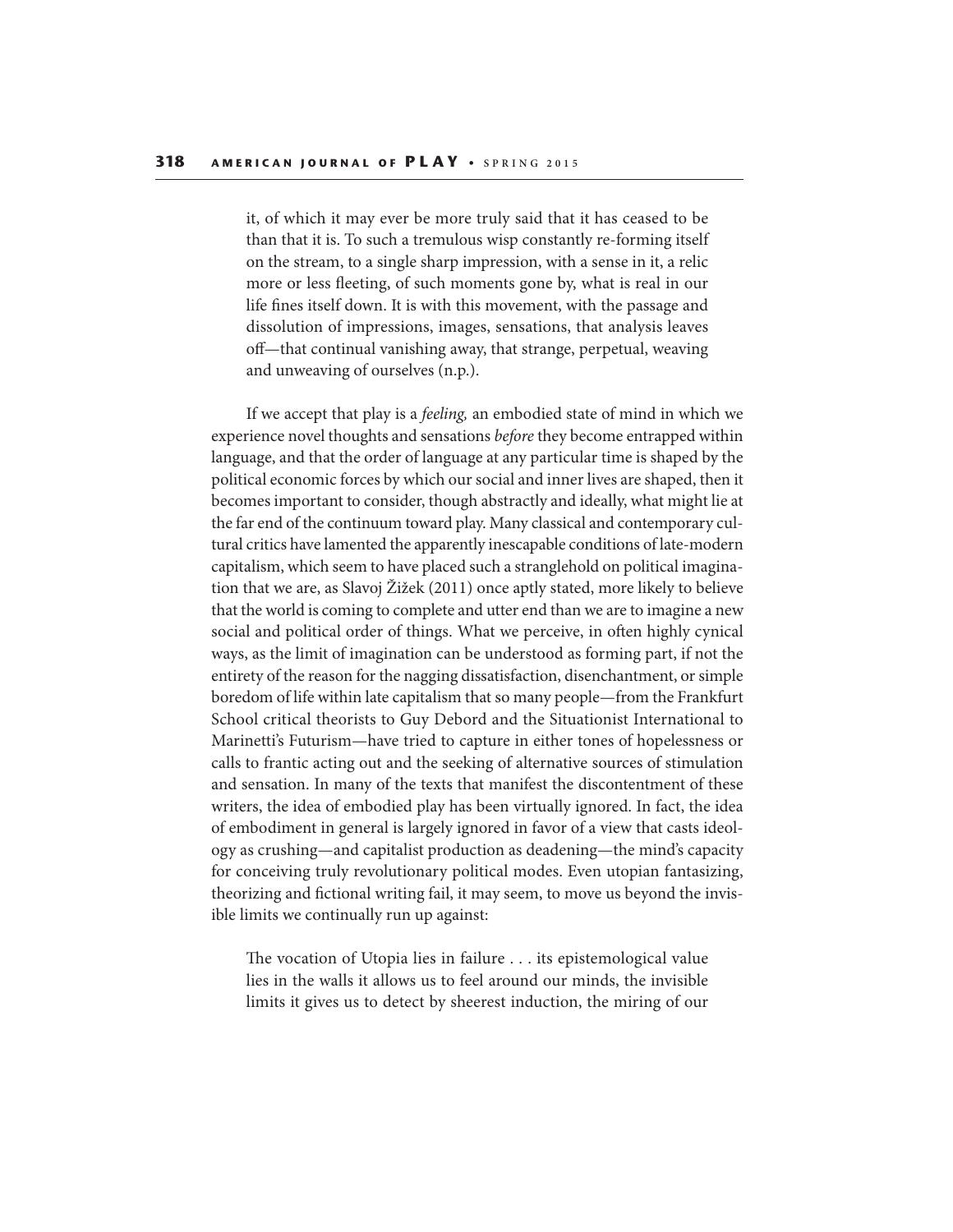imaginations in the mode of production itself.... This is the correlative, the obverse and the negative side, of Marx's great dictum, which informed his theory and his practice for the rest of his life; namely that "the world has long since dreamed of something which it needs only to become conscious for it to possess in reality" (Jameson 1994, 75).

What is missing is a turn to the idea of play as an aesthetic, as both a culturally informed thing that is practiced and goes nominally by "play," and a thing that captures the dimension of sensation, as an ideal state of indulgence in the body-mind's capacity for breaking free from patterns. It is in this way that the body itself, the potential of sensation, figures centrally within the conditions of political possibility. To turn toward the further theorization of play as a site from which to investigate the body's role in the production of the imagination, and play's relationship to political economy, will enable the emergence of new theories of social revolution through the physical and imaginative pursuit pursuit of novel feelings, affects, or states of being that require the extension of the mind's boundaries, and thus the constitution of new language and ideas will be taken (though it may seem ironic) seriously as a source of real political and historical change.

#### **REFERENCES**

Agamben, Giorgio. 1998. Homo Sacer: Sovereign Power and Bare Life. Translated by Daniel Heller-Roazen.

Ahmed, Sara. 2004. The Cultural Politics of Emotion.

Benjamin, Walter. 1968. "Theses on the Philosophy of History." In Illuminations, translated by Harry Zohn, 253-64. Edited by Hannah Arendt.

Blackman, Lisa. 2010. "Bodily Integrity." Body & Society 16:1-9.

Bordo, Susan. 1993. "The Body and the Reproduction of Femininity." In Unbearable Weight: Feminism, Western Culture, and the Body, 90–110.

Brown, Wendy. 2001. Politics Out of History.

Butler, Judith. 1997. "Performative Acts and Gender Constitution: An Essay in Phenomenology and Feminist Theory." In Writing on the Body: Female Embodiment and Feminist Theory, edited by Kate Conboy, Nadia Medina, and Sarah Stanbury,  $401 - 17.$ 

Chalmers, Neil. 1984. "Social Play in Monkeys: Theories and Data." In Play in Animals and Humans, edited by Peter K. Smith, 119–41.

Foucault, Michael. 1979. History of Sexuality, Vol. I. Translated by Robert Hurley.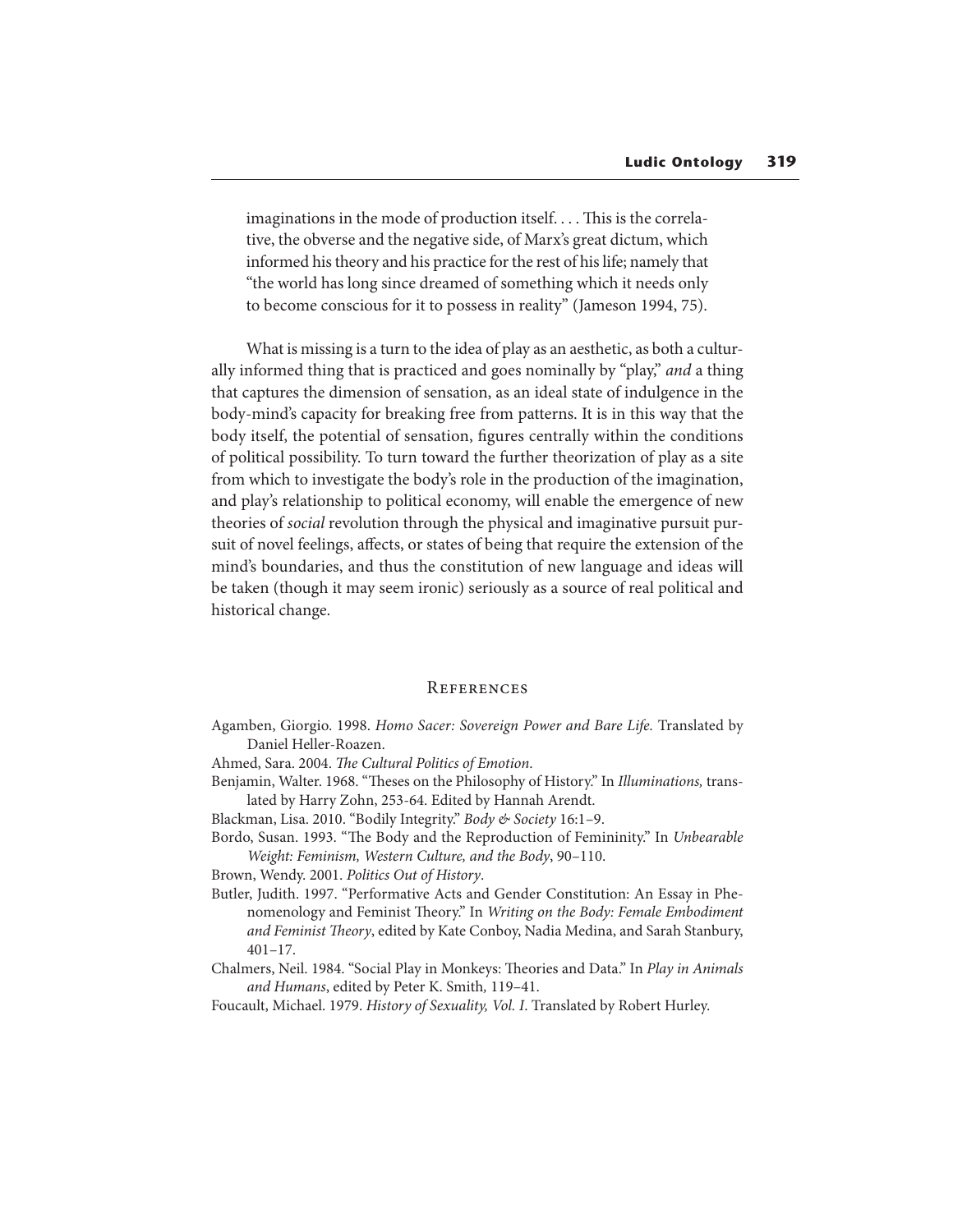- . 1991. "Politics and the Study of Discourse." In The Foucault Effect, edited by Graham Burchell, Colin Gordon, and Peter Miller, 53–72.
- Gray, Peter. 2011. "The Decline of Play and the Rise of Psychopathology in Children and Adolescents." American Journal of Play, 3:443–63.
- Henricks, Thomas S. 2006. Play Reconsidered: Sociological Perspectives on Human Expression.

Huizinga, Johan. 1955. Homo Ludens.

- Jameson, Fredric. 1991. Postmodernism, or, the Cultural Logic of Late Capitalism. . 1994. The Seeds of Time.
- LaFreniere, Peter. 2011. "Evolutionary Functions of Social Play: Life Histories, Sex Differences, and Emotion Regulation." American Journal of Play 3:464–88.
- Lancy, David. F., and M. Annette Grove. 2011. "Marbles and Machiavelli: The Role of Game Play in Children's Social Development." American Journal of Play 3: 489–99.

Marcuse, Herbert. 1964. One-Dimensional Man: Studies in the Ideology of Advanced Industrial Society. http://www.marxists.org/reference/archive/marcuse/works/ one-dimensional-man/index.htm.

- Nietzsche, Friedrich Wilhelm. 2003. The Genealogy of Morals. Translated by Horace Barnett Samuel.
- Noë, Alva, and J. Kevin O'Regan. 2000. "Perception, Attention, and the Grand Illusion." Psyche 6:6–15.
- Panksepp, Jaak. 1998. Affective Neuroscience: The Foundations of Human and Animal Emotions.
- Pater, Walter Horatio. 2001. "Conclusion." In The Renaissance: Studies in Art & Poetry. http://www.victorianweb.org/authors/pater/renaissance/conclusion.html.
- Piaget, Jean. 1962. Play, Dreams and Imitation in Childhood.
- Riezler, Kurt. 1941. "Play and Seriousness." The Journal of Philosophy 38:505-17.
- Shilling, Chris. 2003. The Body and Social Theory, 2nd ed.
- Simmel, Georg. 1971a. "The Conflict in Modern Culture." In Individuality and Social Forms, edited by Donald N. Levine, 375–93.

\_. 1971b. "Freedom and the Individual." In Individuality and Social Forms, edited by Donald N. Levine, 217–26.

- \_. 1971c. "Social Forms and Inner Needs." In Individuality and Social Forms, edited by Donald N. Levine, 351–52.
- Spariosu, Mihai I. 1989. Dionysus Reborn: Play and the Aesthetic Dimension in Modern Philosophical and Scientific Discourse.
- \_\_\_\_\_. 1997. !e Wreath of Wild Olive: Play, Liminality, and the Study of Literature. Spirkin, Alexander. 1984. Dialectical Materialism. Translated by Robert Daglish.

Sutton-Smith, Brian. 1997. The Ambiguity of Play.

- Sutton-Smith, Brian and Diana Kelly-Byrne. 1984. "The Idealization of Play." In Play in Animals and Humans, edited by Peter K. Smith, 305-22.
- Teresa of Avila. 1921. The Interior Castle. Edited by Benedict Zimmerman. Translated by Abraham Woodhead.
- Tye, Michael. 1999. "Phenomenal Consciousness: The Explanatory Gap as a Cognitive